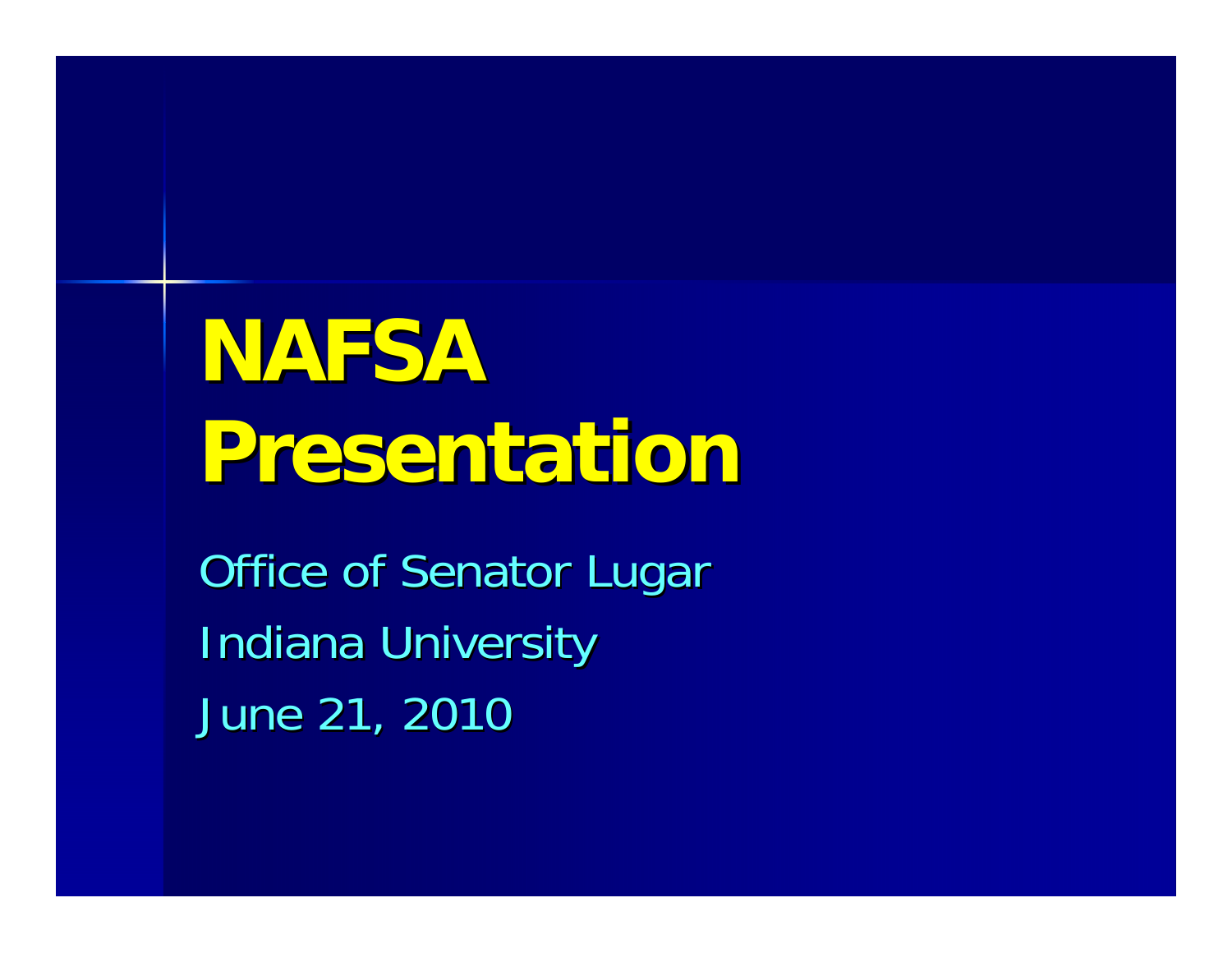# *The DREAM ACT The DREAM ACT*

Development, Relief **and Education for and Education for Alien Minors Act Alien Minors Act**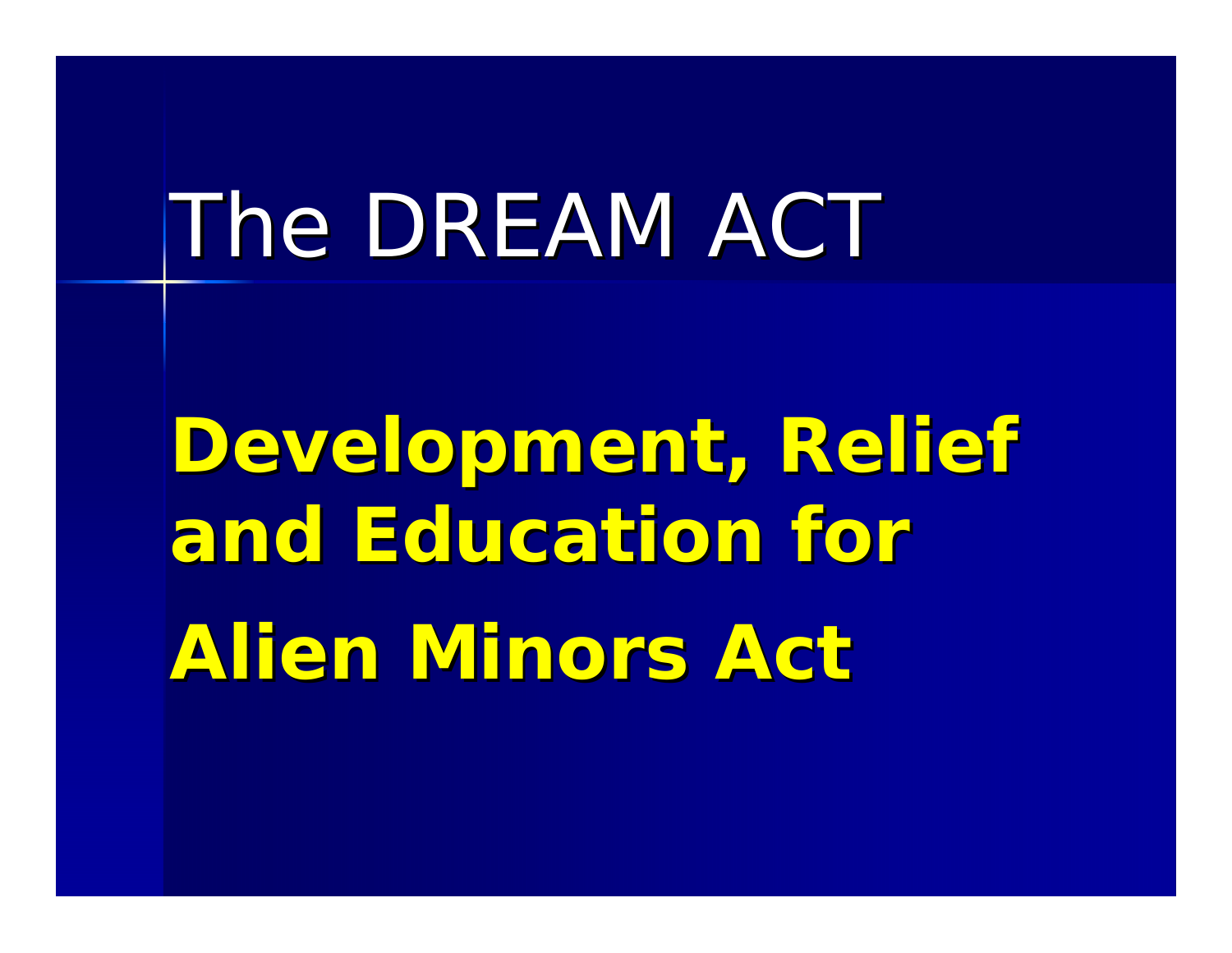#### Who Qualifies?

- Qualifications include:
	- -Must have entered the US prior to turning 16 years of age and been<br>physically present in the US for a<br>continuous period of no less than<br>five years immediately proceeding the date of enactment
	- Be a person of good moral character
	- Graduated from high school, earned a GED, or admitted to institution of higher education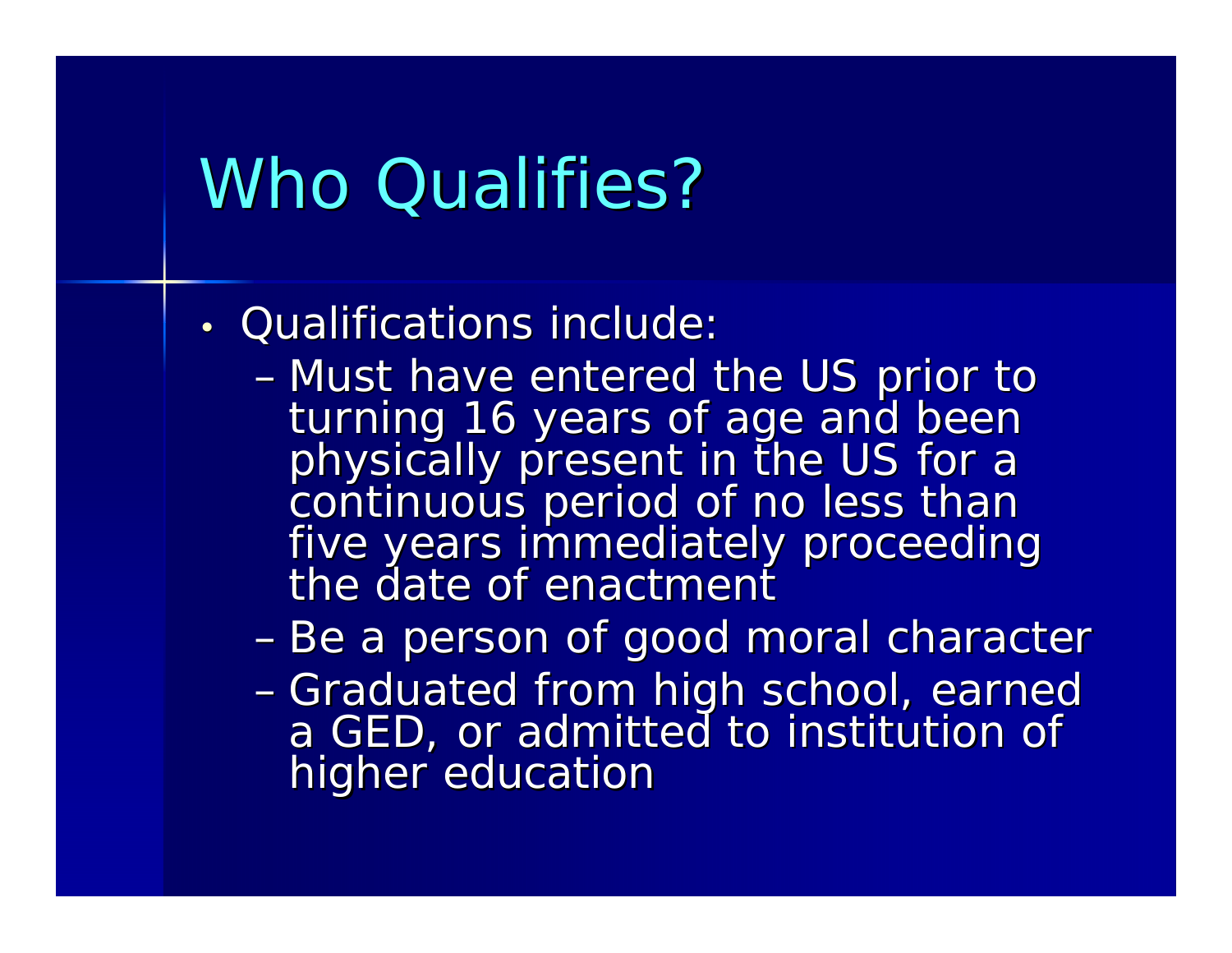#### Who Qualifies?

- •Be under the age of 35
- $\bullet$ May not be inadmissible or deportable except for specifically enumerated exceptions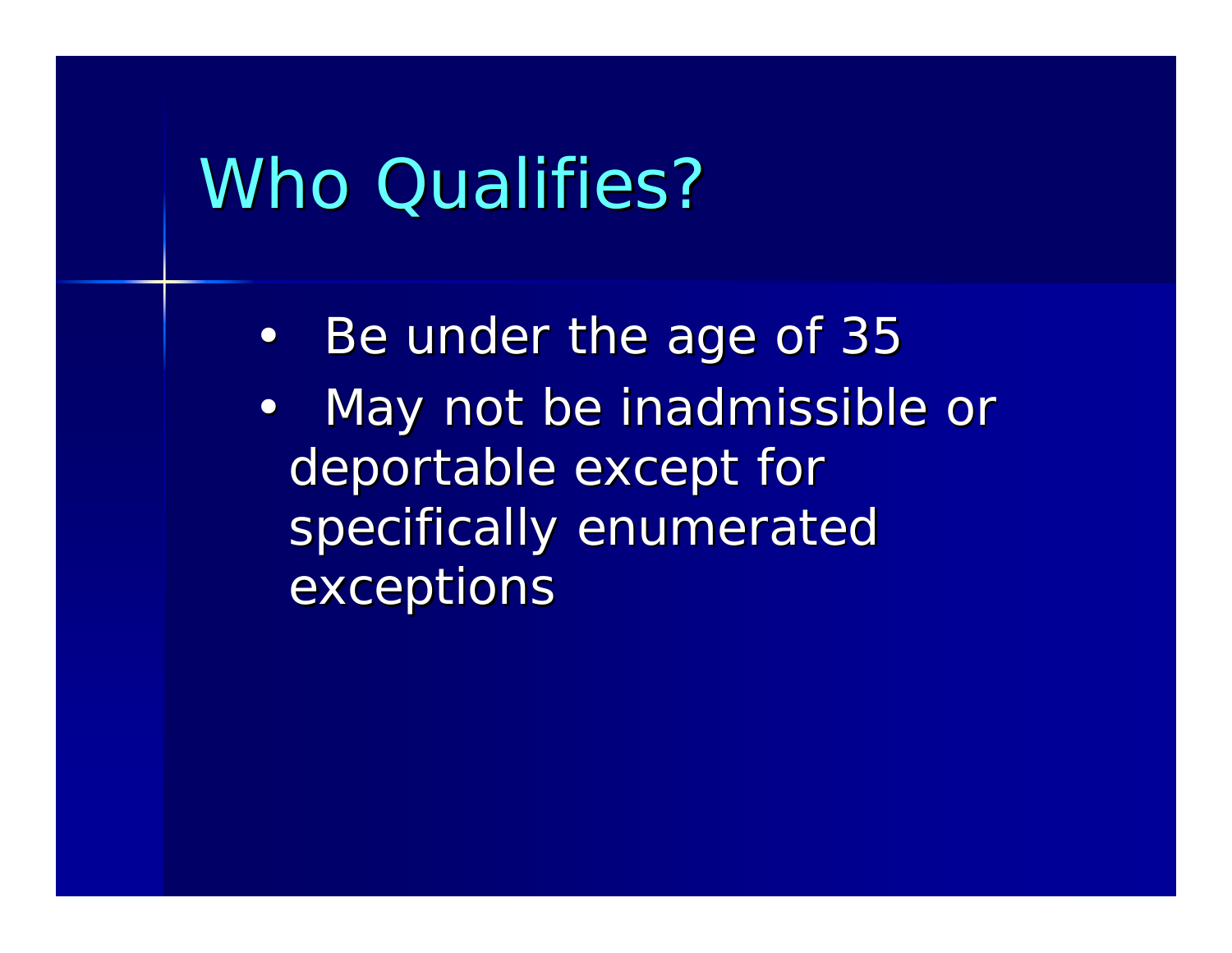# Process

- •• 2002 Senator Lugar decided to cosponsor
- •• Introduced in the Senate by Senators Lugar, Durbin, and Hagel on October 2007.
- •• October 24, 2007 voted cloture on the motion to proceed
- •• Did not pass by vote of 52 in favor and 44 against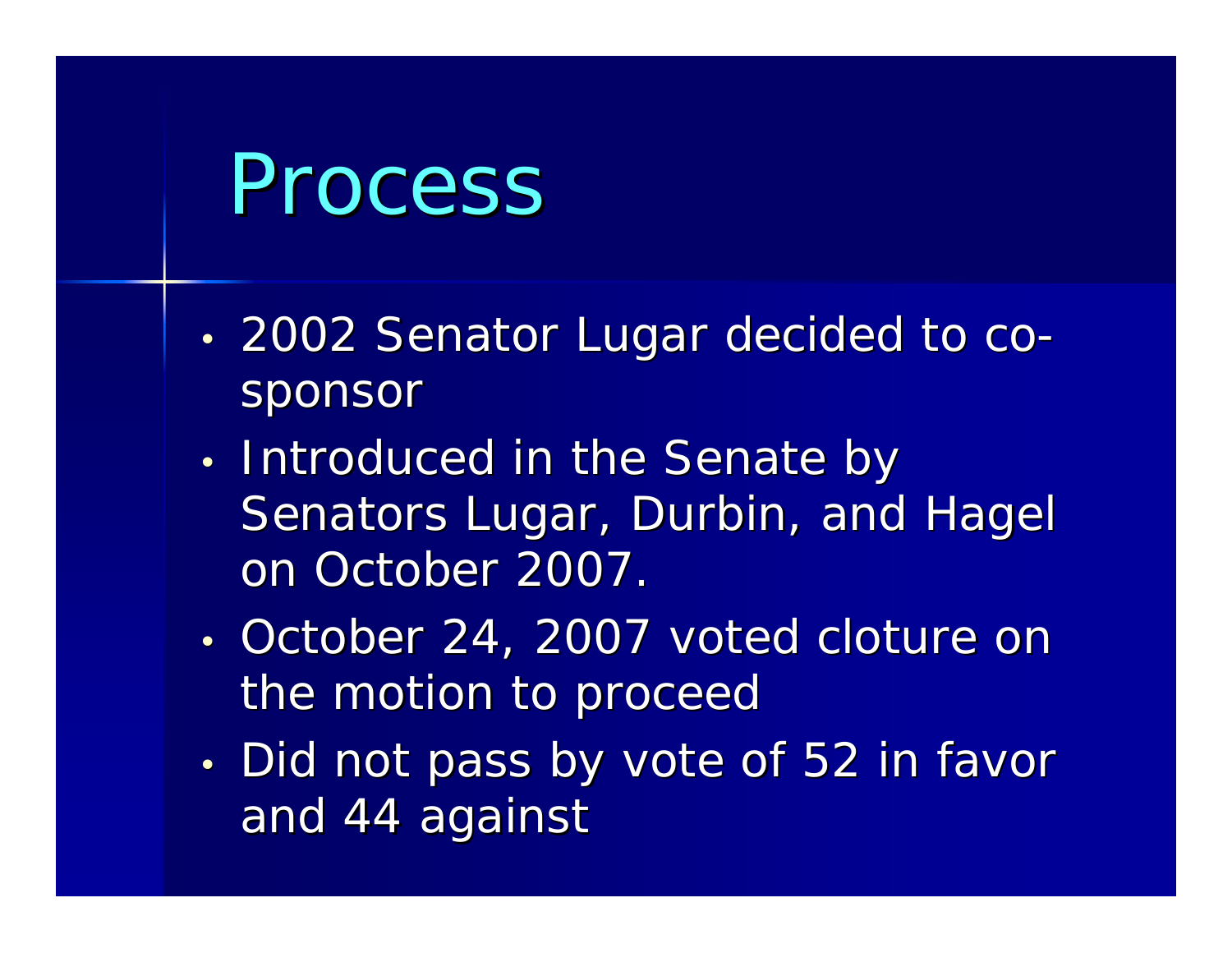# Why pass the DREAM Act?

- •• Approximately 50,000 – 70,0000 undocumented immigrants graduate from high school who have lived in the United States for at least 5 years.
- •In 2003 it was estimated that 7,000 to 13,000 unauthorized immigrants enrolled in public colleges and universities in the United States for at least 5 years and graduated from U.S. high schools.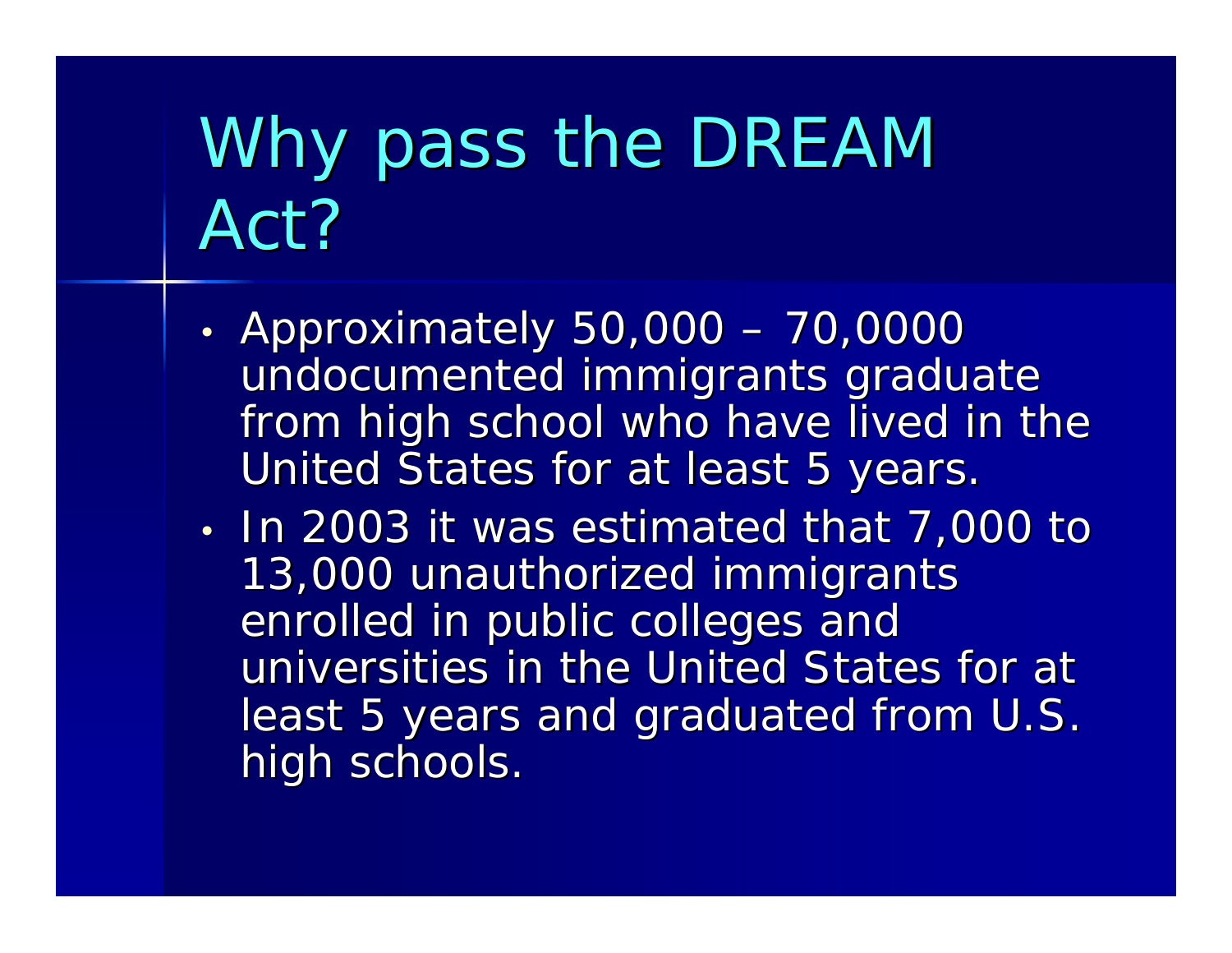National Estimates Current **Beneficiary** 

- 360,000 unauthorized high school graduates between the ages of 18 to 24<br>would be eligible to adjust status under the DREAM ACT.
- • $\cdot$  Out of the 360,000 that would be eligible, currently only a small<br>percentage attend an institution of<br>higher education

**Source: Migration Policy Institute 2006 Study**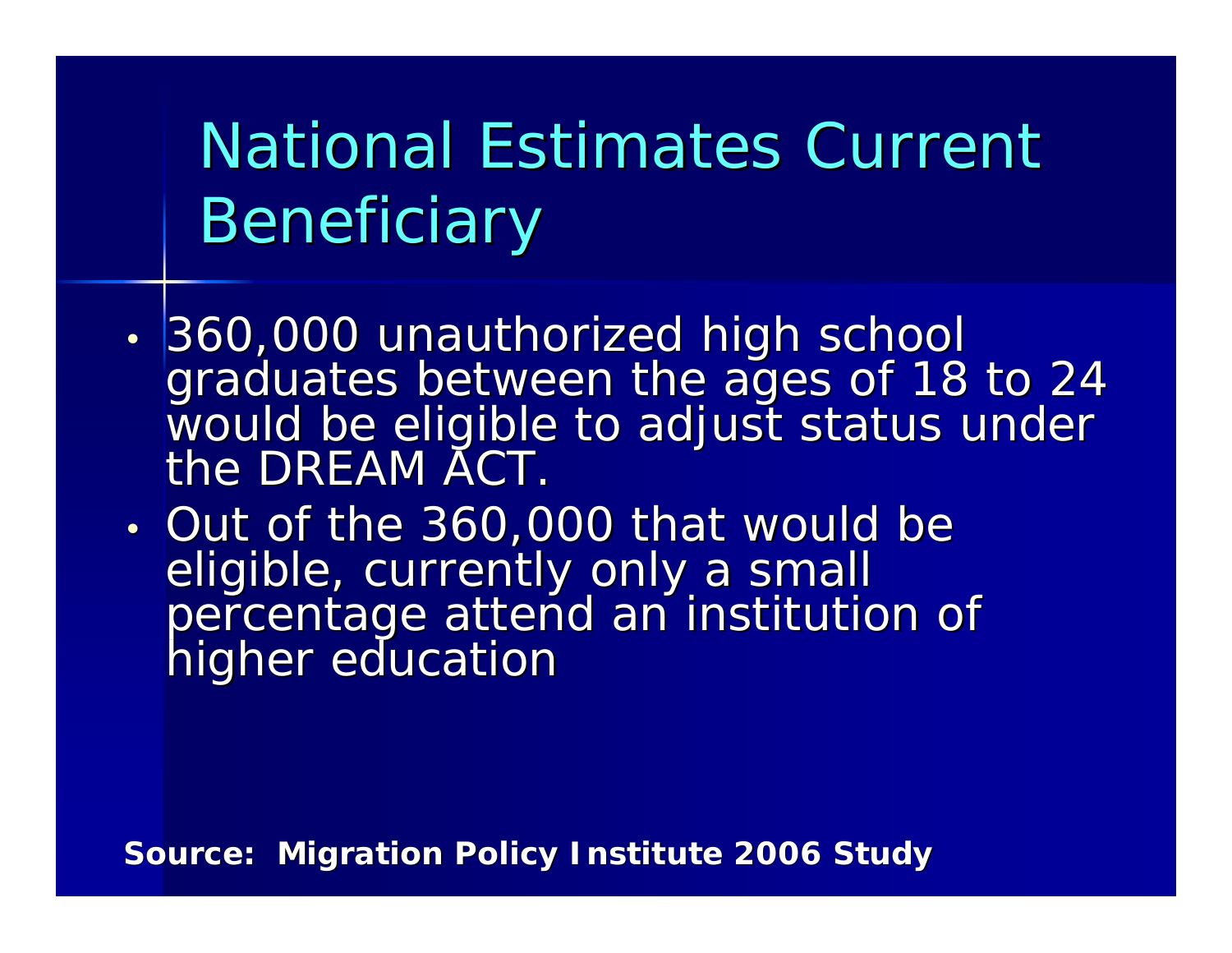## **National Estimate of Total Beneficiaries**

- **According to the Center for Immigration** Studies, nationally there are 2.1 million potential DREAM Act beneficiaries from the ages of 5 to 29 years old..
- $\blacksquare$  This represents the entire number of persons who would benefit from preschool to college age who could potentially benefit from this law if passed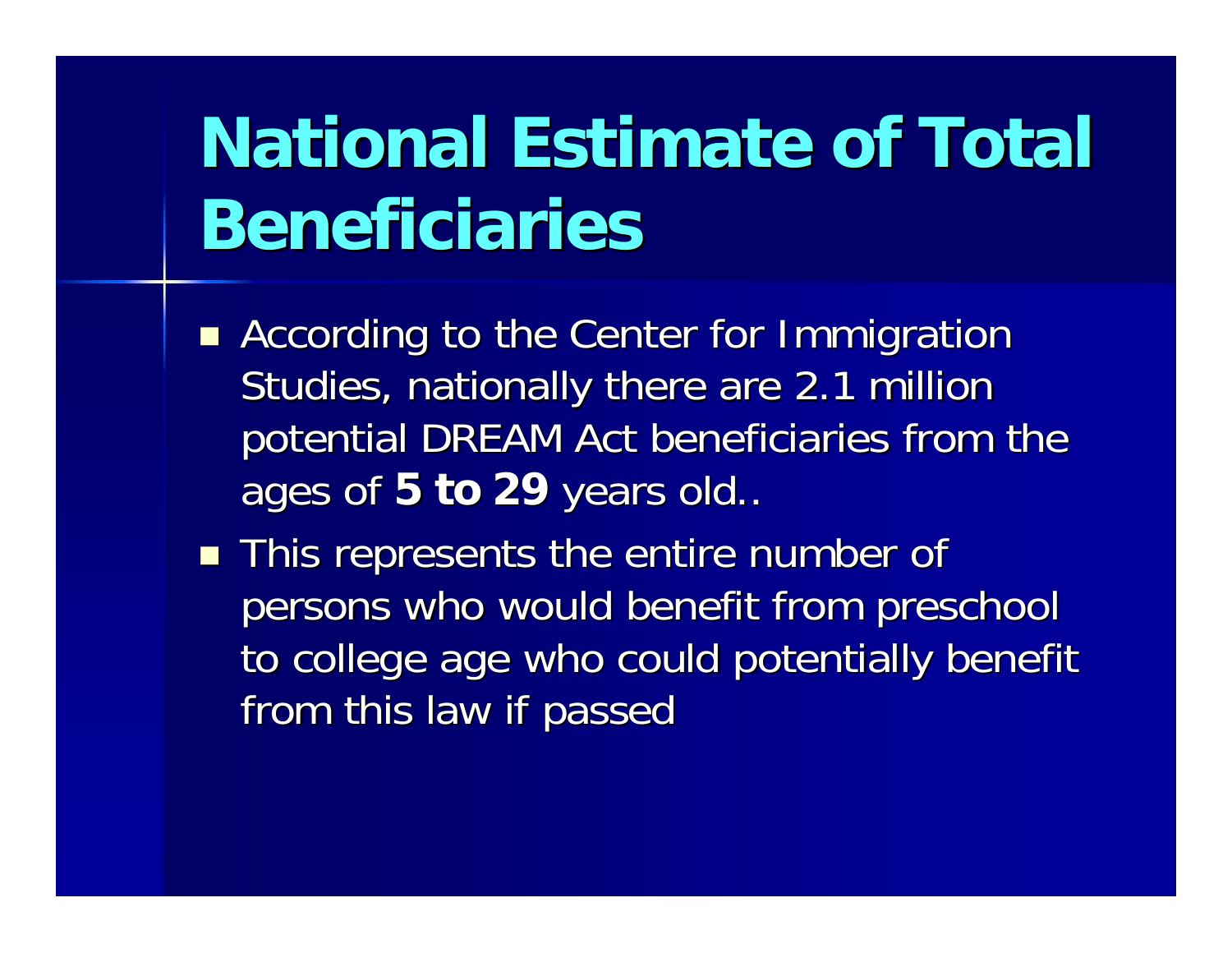# Cosponsors

- •• Introduced again on March 26, 2009 by Senator Lugar and Senator Durbin
- •Cosponsor now included 40 Senators
	- Sen. Evan Bayh [IN]
	- Sen. Bingaman [NM] Sen. Murray [WA]
	- Sen. Dodd [CT]  $-$  Sen. Reid [NV]  $-$  Sen. Reid [NV]  $\,$
	- Sen. Feinstein [CA] Sen. Udall [CO]
	- Sen. Harkin [IA] Sen. Boxer [CA]
	- Sen. Kerry [MA]
	- Sen. Lieberman [CT] Sen. Cantwell [WA]
	- Sen. Gillibrand [NY]  $-$  Sen. Menendez [NJ]  $\,$
	- Sen. Nelson [FL]
	- Sen. Whitehouse [RI]
- 
- 
- 
- 
- Sen. Feingold [WI]
- 
- 
- Sen. Schumer [NY]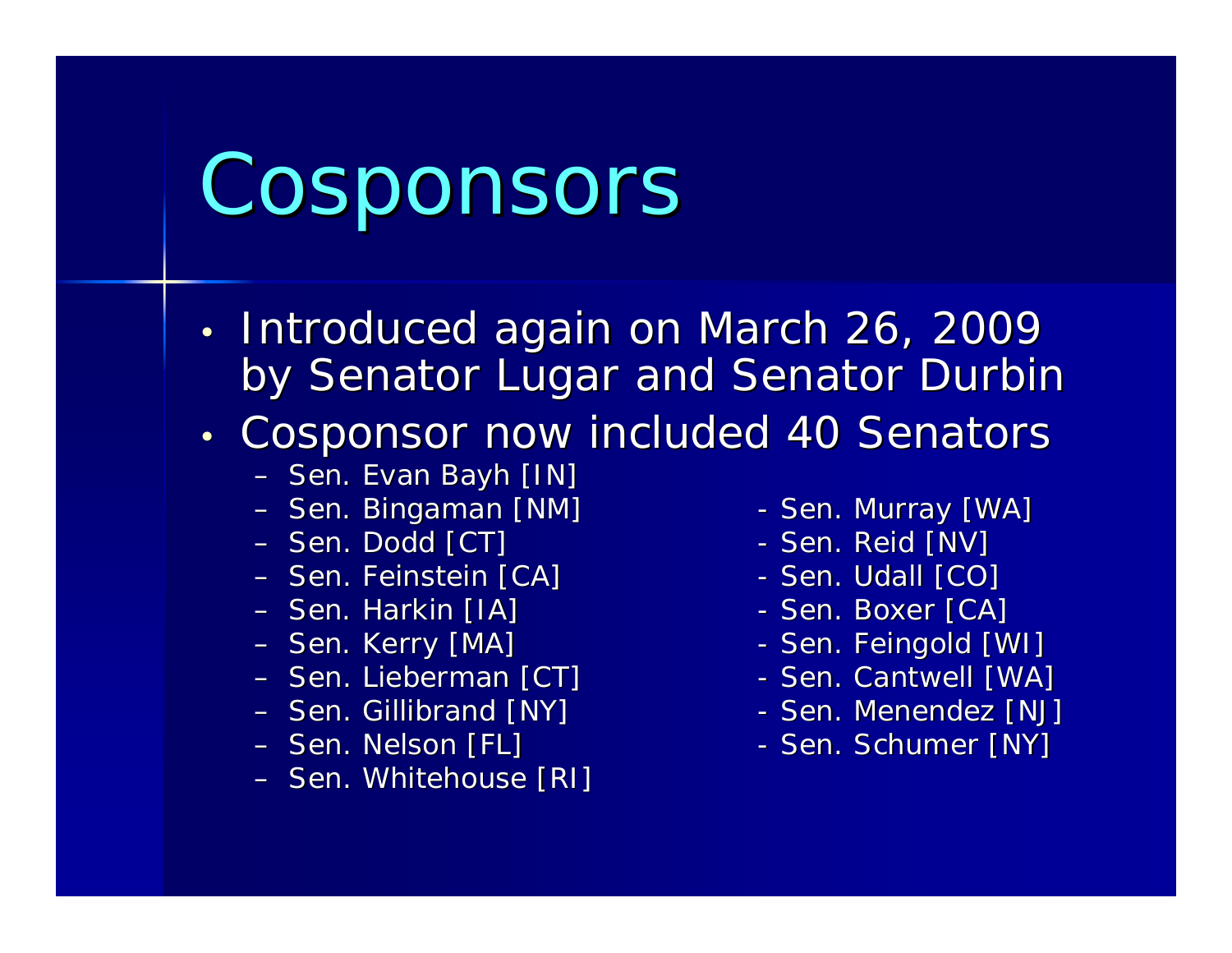### **Companion Bill Companion Bill**

**In House of Representatives H.R.** 1751; The American DREAM Act **Has not been introduced in a** committee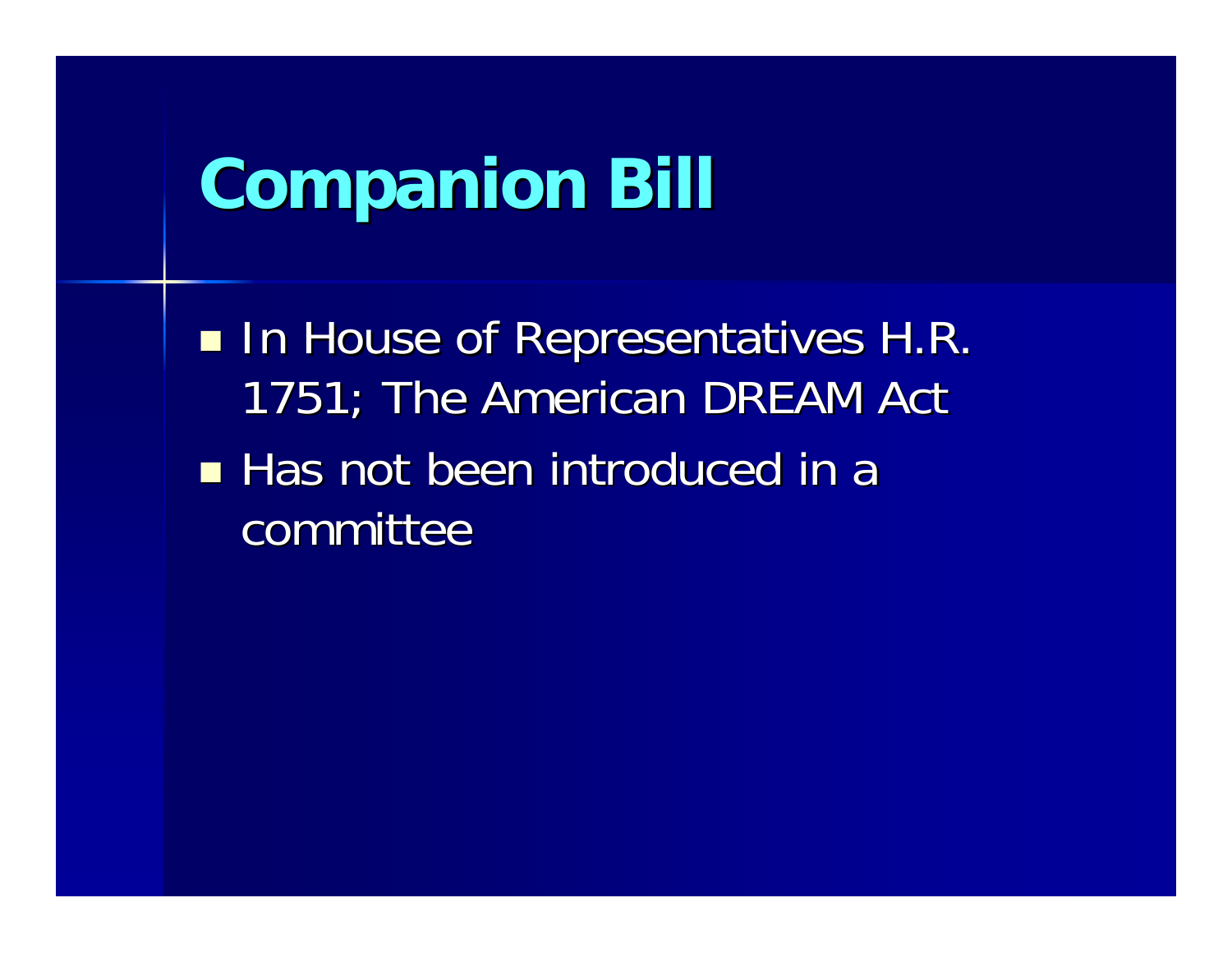#### Call or Write your Senator or Congressman

- **1.Identify yourself:** This allows the member of Congress to respond.
- **2.Identify the legislation:** This way there is no confusion about what bill you are speaking of; bill numbers are helpful.
- **3.State your Opinion:** Tell the member of Congress your thoughts on the legislation.
- **4.Course of Action:** Let the Senator and/or Congressman know how you would like for them to vote on a particular piece of legislation.
- **5.Experience:** Include any information regarding expertise you may have in the area pertaining to the legislation.
- **6.Be Brief:** Senators and Congressmen receive thousands of calls and/or letters a week. Try to be specific, but as brief as possible.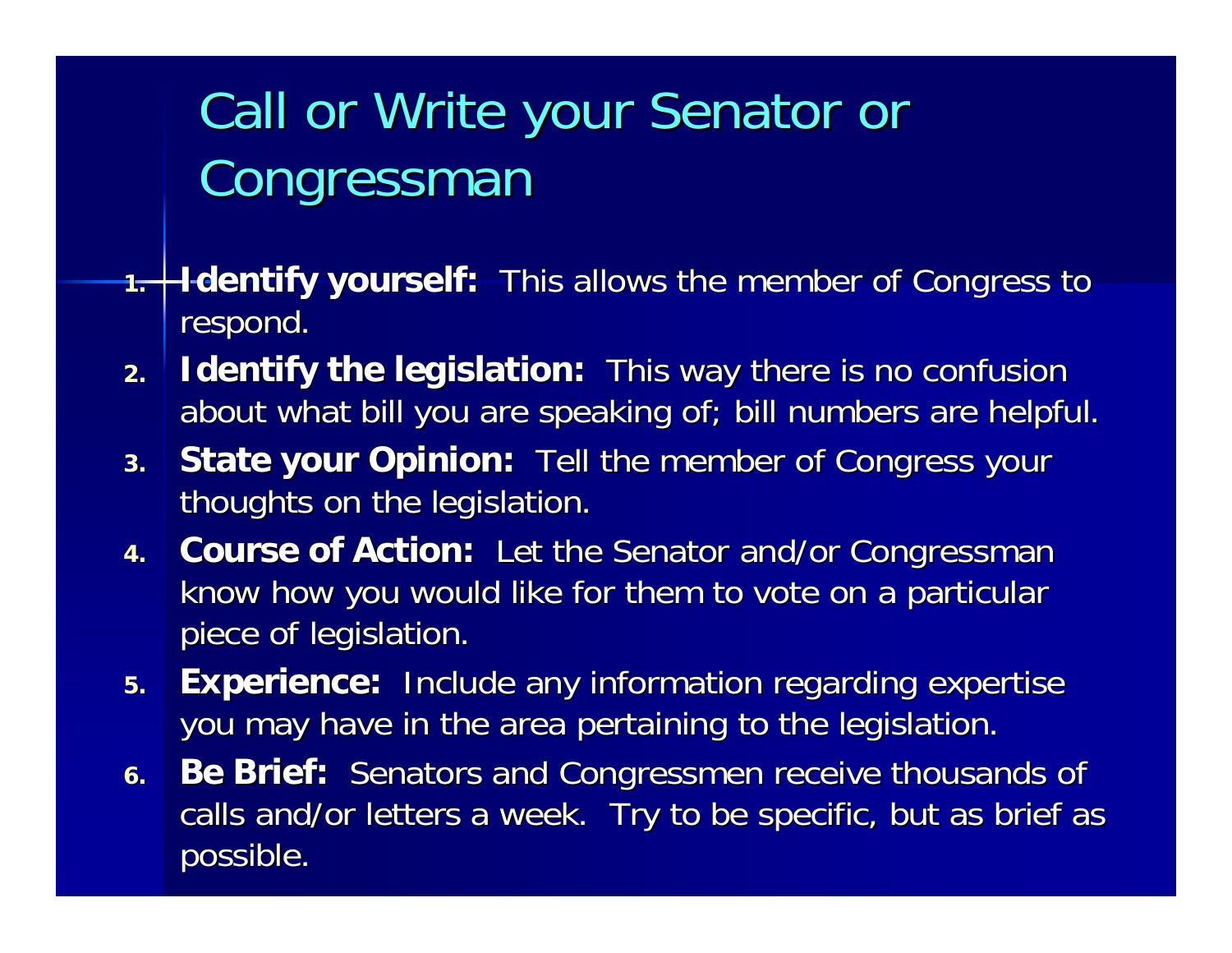## **Comprehensive Immigration Reform Immigration Reform**

- **2 Main Points** 
	- 1) No bill has been introduced into the Senate (ask Andrew)
	- 2) Senator Lugar has supported comprehensive reforms at every opportunity
	- 3) Senator Lugar will continue to support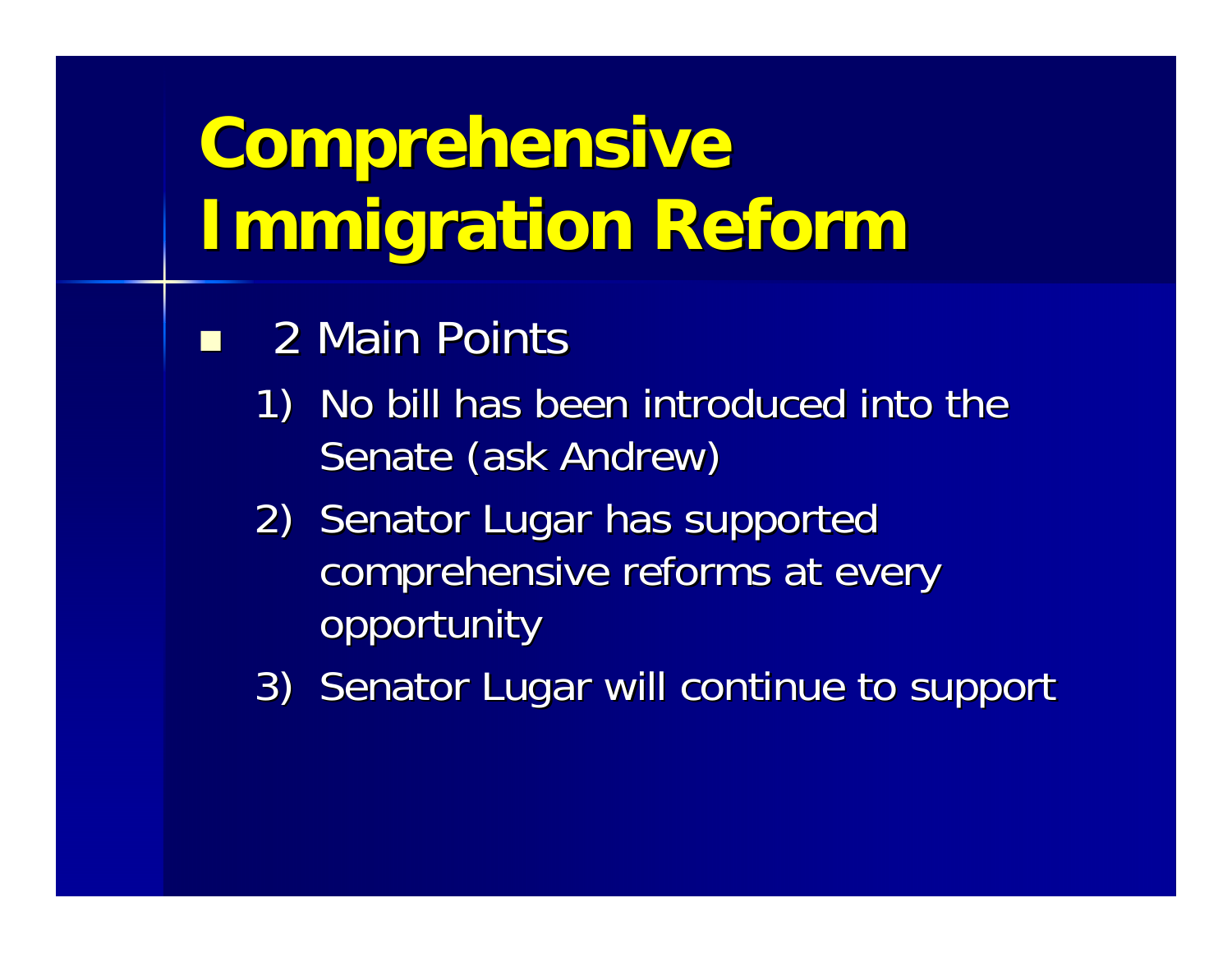## **Bureau of Education and Cultural Affairs (ECA) Cultural Affairs (ECA)**

Exchange Programs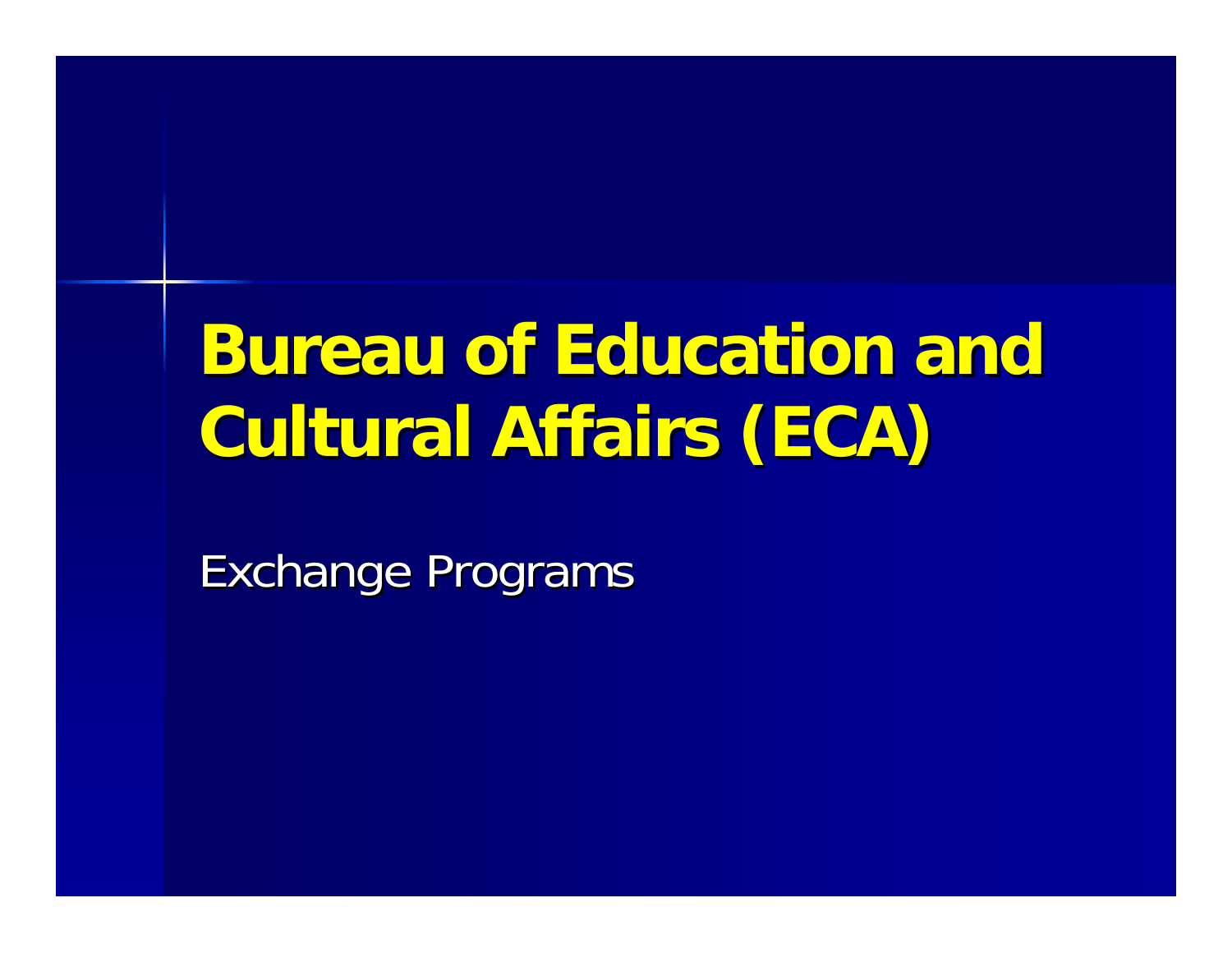## **Updates Updates**

- $\blacksquare$ Department of State has implemented new regulations due to the abuses last year in Scranton, PA including:
	- FBI Background checks of host families and anyone over 18 in the house
	- Background checks would be done by fingerprinting
		- **About \$75 per person if done by paper at a local police** statior
		- $\blacksquare$  \$400 per person if by electronic where 3rd party would come to your home
	- Private agencies may object, but would likely only pass cost on to the overseas student's families  $\,$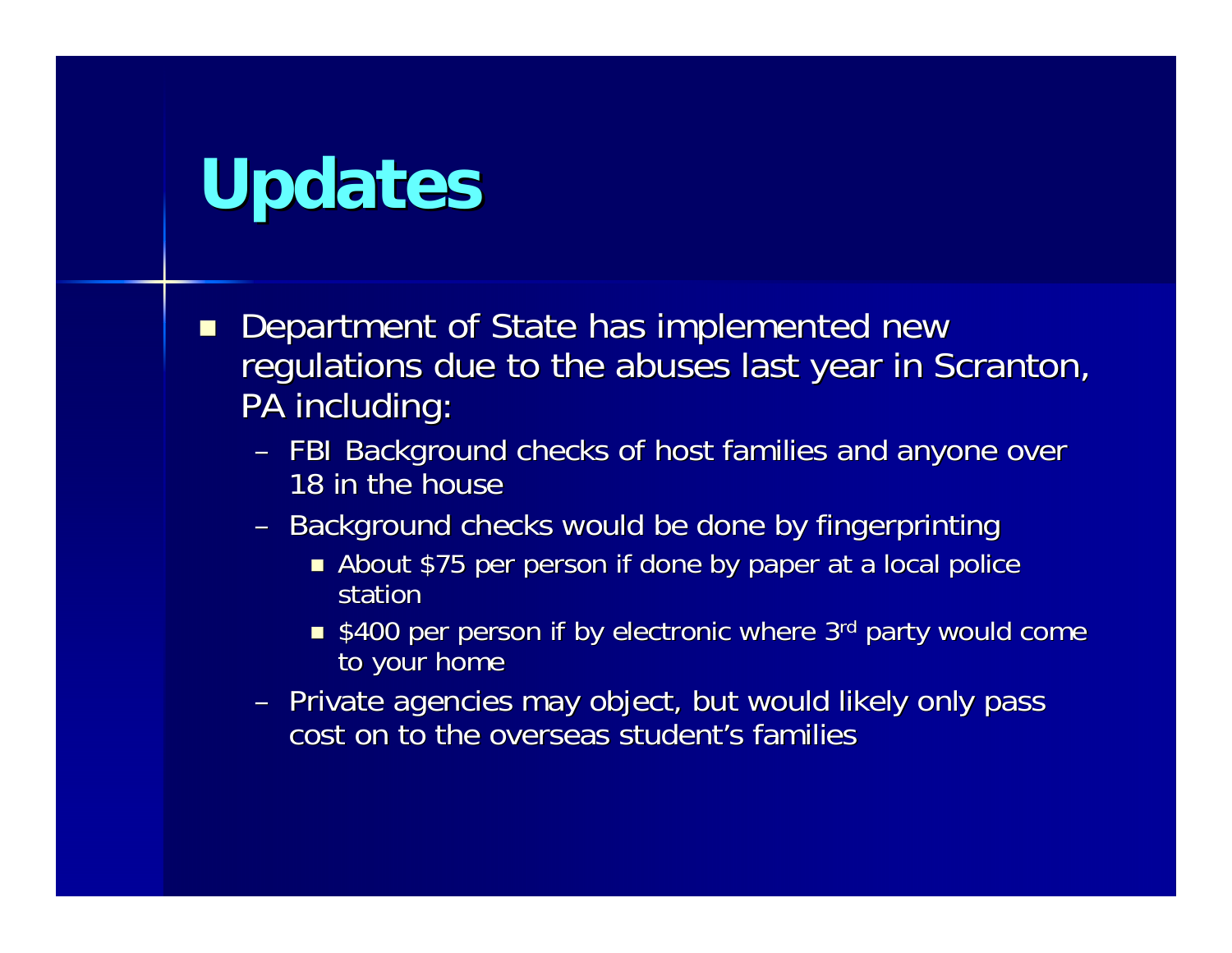## **Updates**

**n** Other **proposed** changes:

- –– Single parents cannot host students
- –– Families with kids who have permanently moved out cannot host students
- These proposed changes are currently being discussed with State/DHS being discussed with State/DHS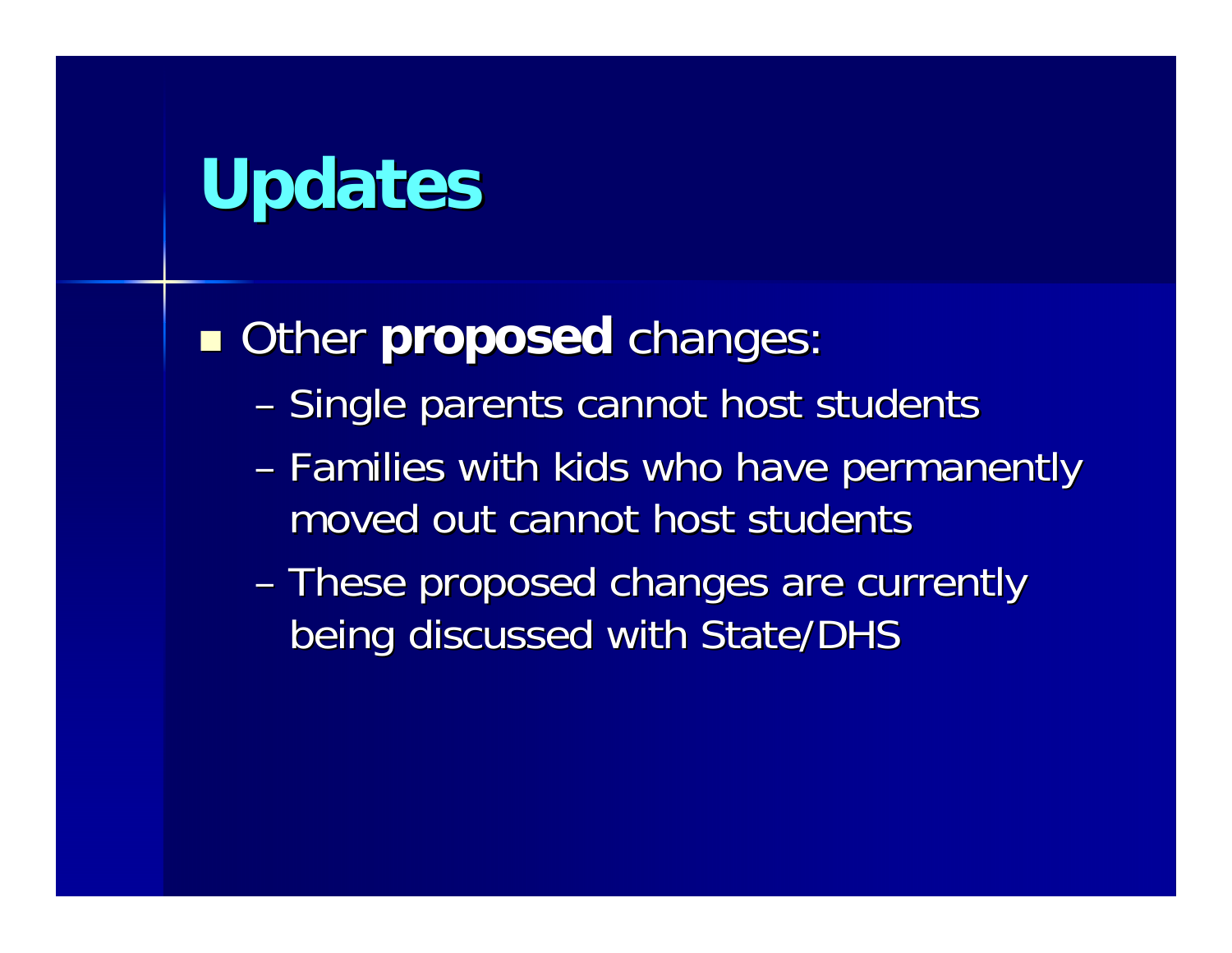## **Open Doors Open Doors Program Program**

- **Rannual survey of location of exchange** students in the U.S. sponsored by ECA
- ■ During the 2008-09 academic year 17,098 international students studied 17,098 international students studied in the state of Indiana
	- –– Representing a 10% increase over 2007 - 08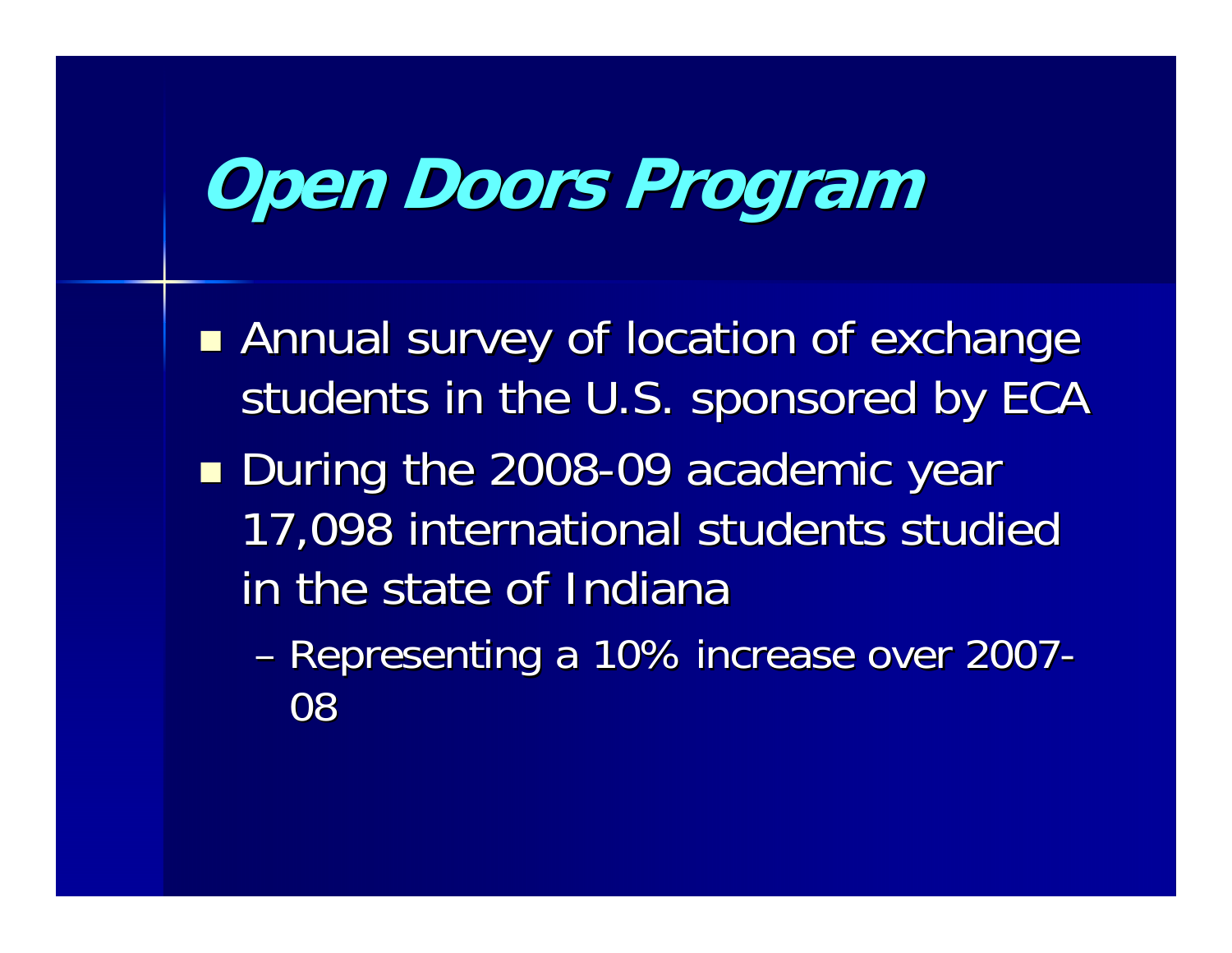# **Student Visa Applications Applications**

Department of State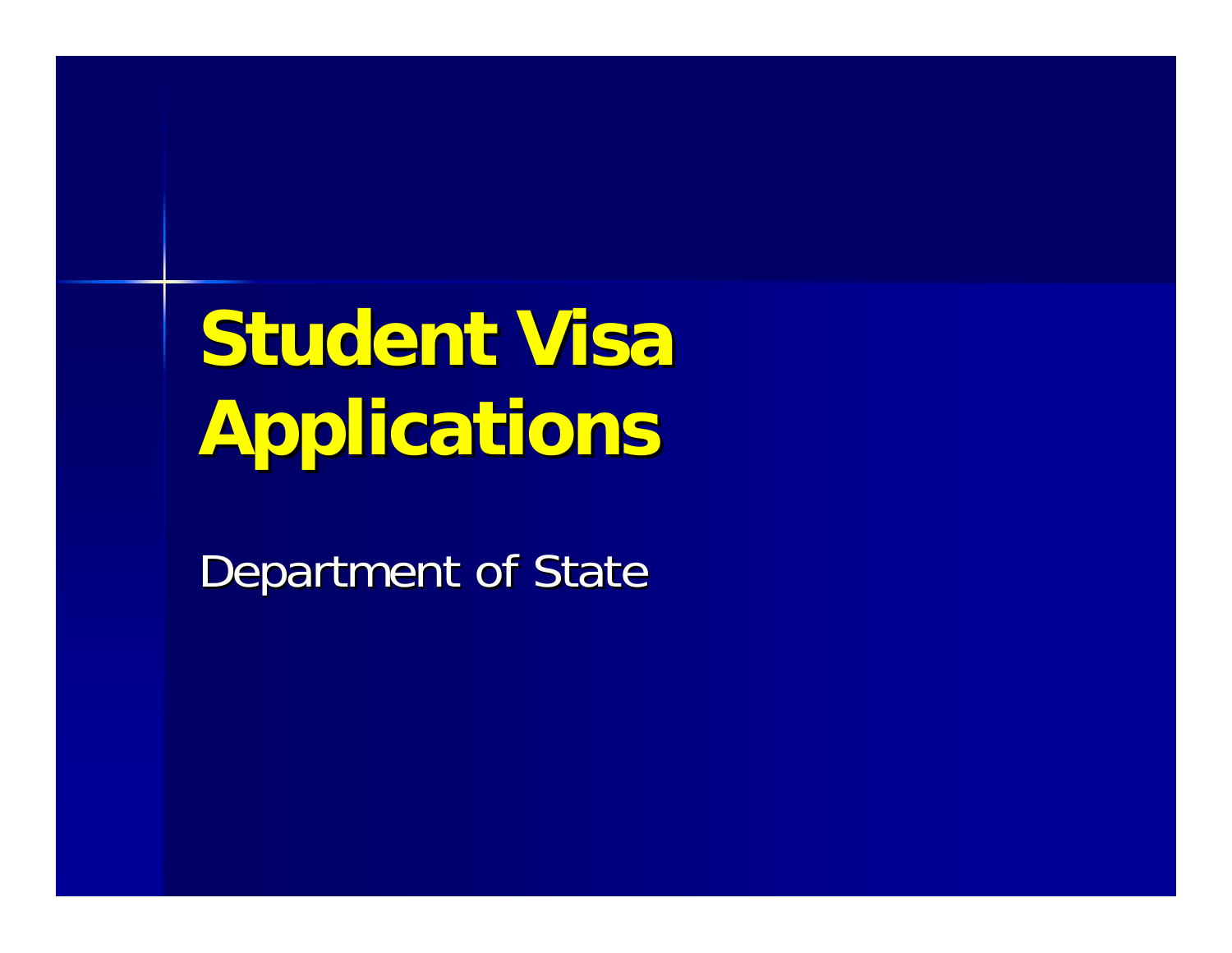#### National Statistics for FY2009

- F-1 : 331,206 (down from 340,709 in 2008; up from 218,898 in 2004) in 2004)
- J-1 : 359,447 (down from 359,447 in 2008; up from 254,504 (down from 359,447 in 2008; up from 254,504 in 2004) in 2004)
- M-1 : 10,475 (down from 10,475 in 2008; up from 4,817 in 2004)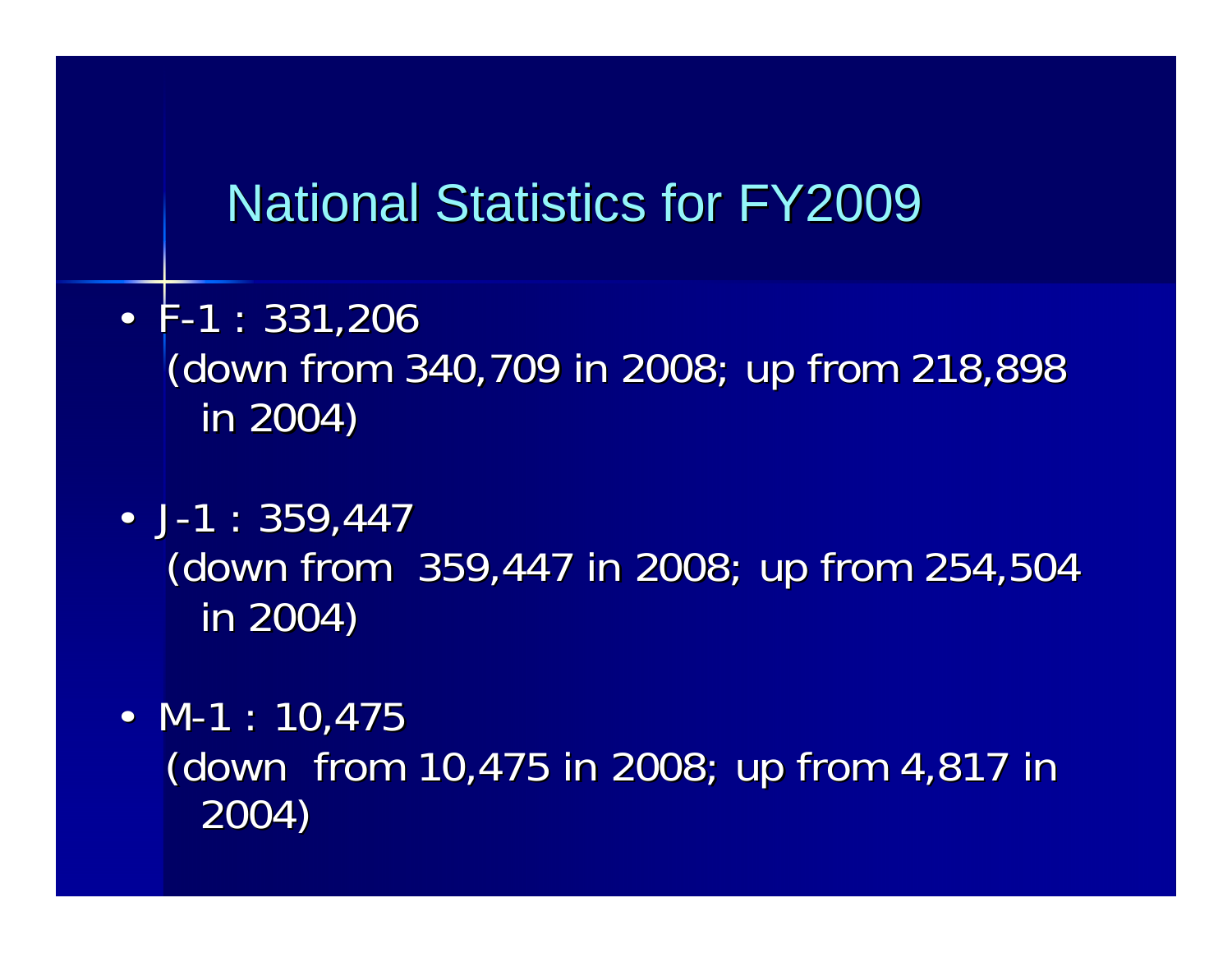#### F, J and M Visa Issuance 2004 -2009



 $F1 = J1 = M1$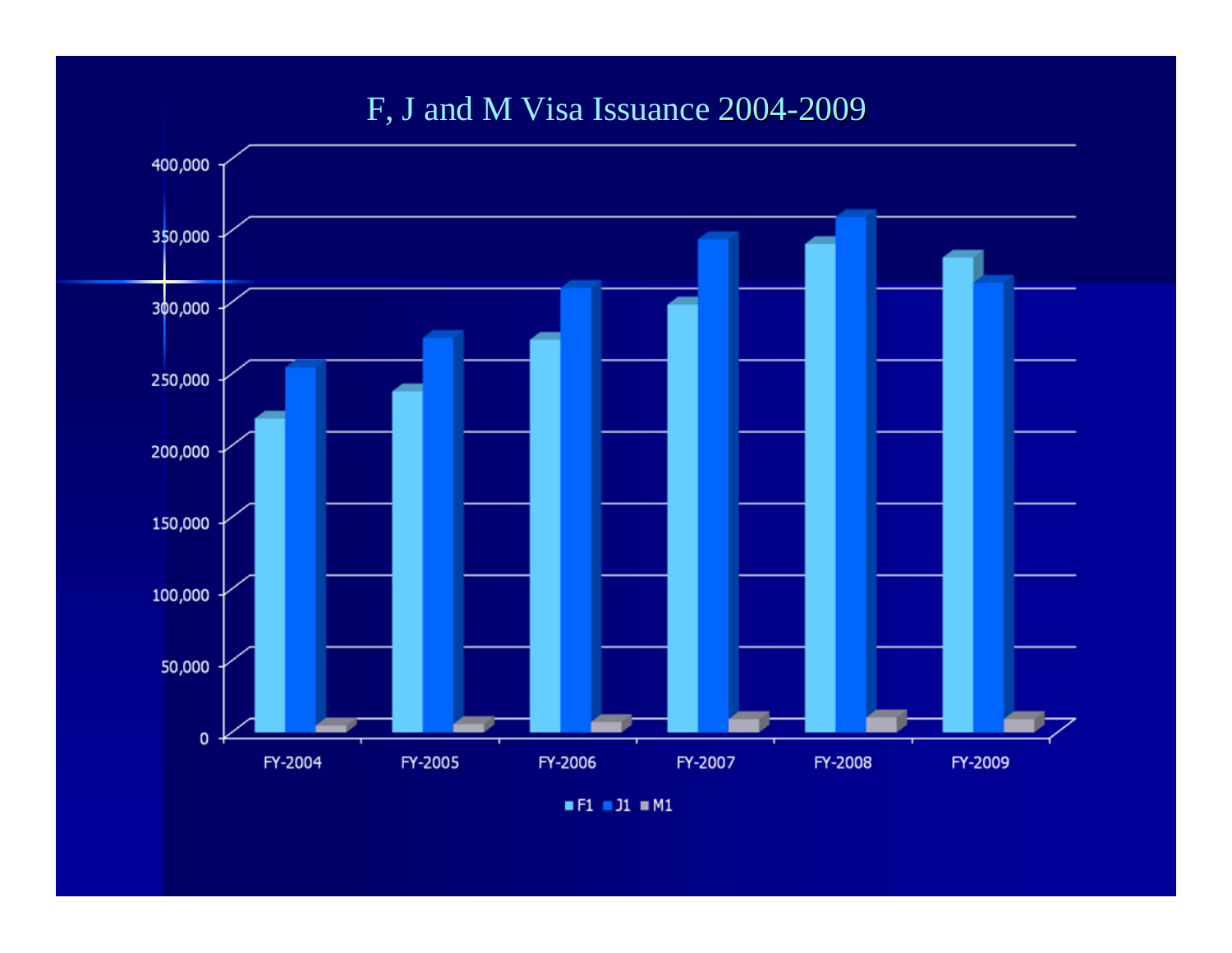

All Others China Findia Flapan Florea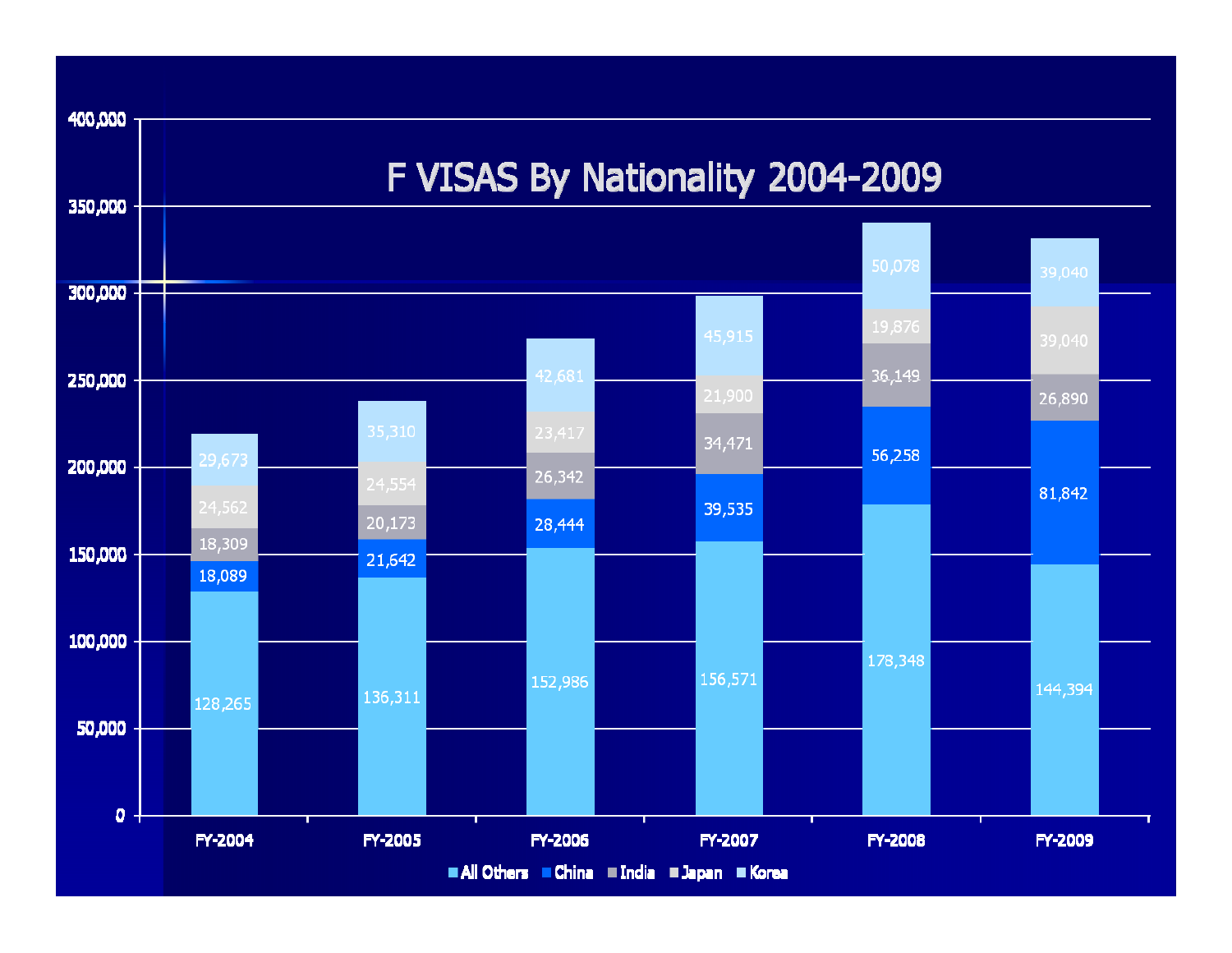#### **Problems or Questions Concerning Student Visa Applications**

- •• STUDENT/EXCHANGE VISITOR VISA **CENTER**  (for F, M, J questions): (for F, M, J questions): email: [fmjvisas@state.gov](mailto:fmjvisas@state.gov)
- •**• PUBLIC INQUIRIES DIVISION: 202** -663-1225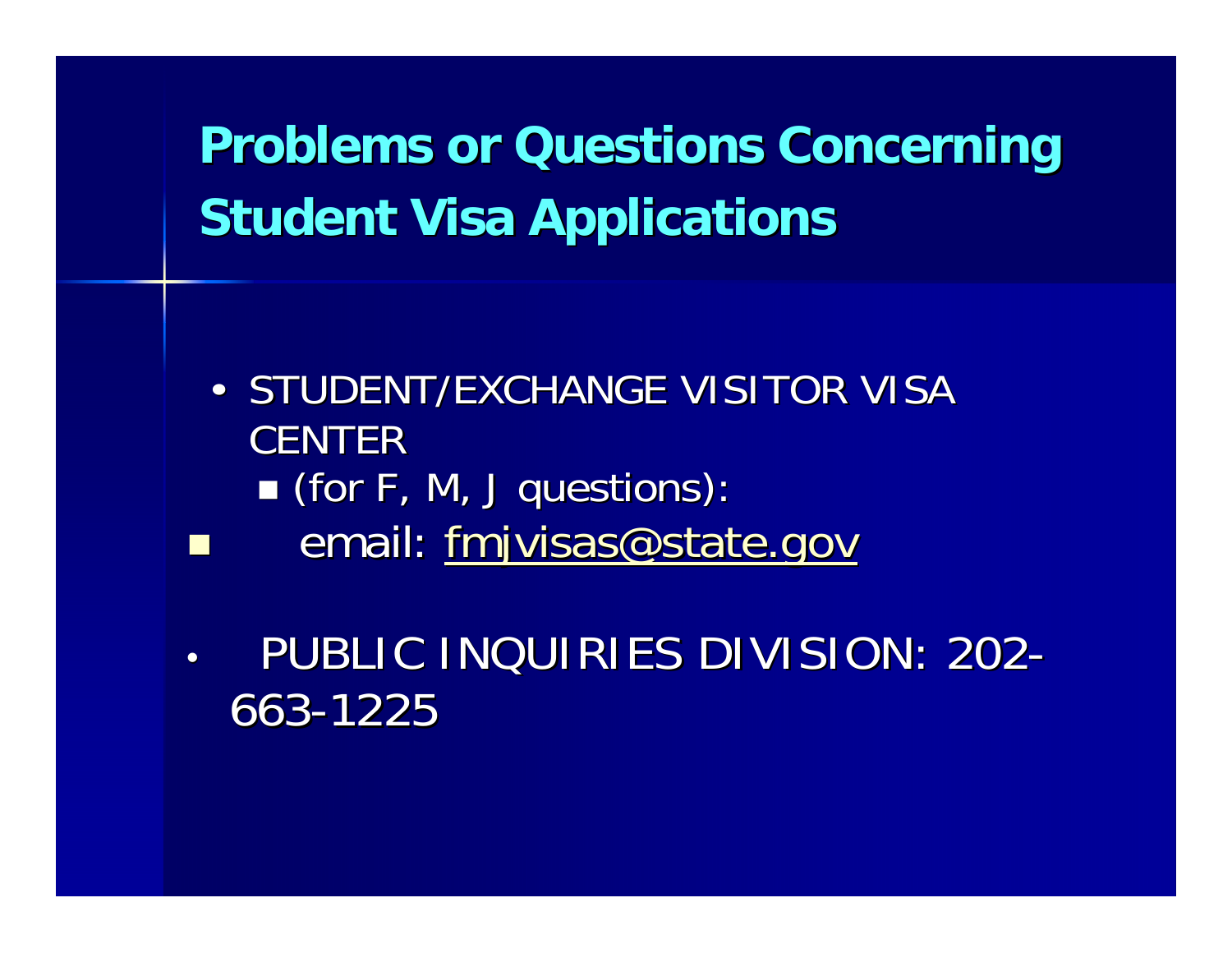# **Changes in Visa Processing Processing**

- •• DS-160 (combines the DS-156, DS-157, DS-158 with photo and e-signature)
	- $\bullet\,$  Mandatory at all posts as of May 31, 2010
- New MRV fees in effect as of June 4, 2010
	- •• \$140 for F, M, J visa applications, as well as others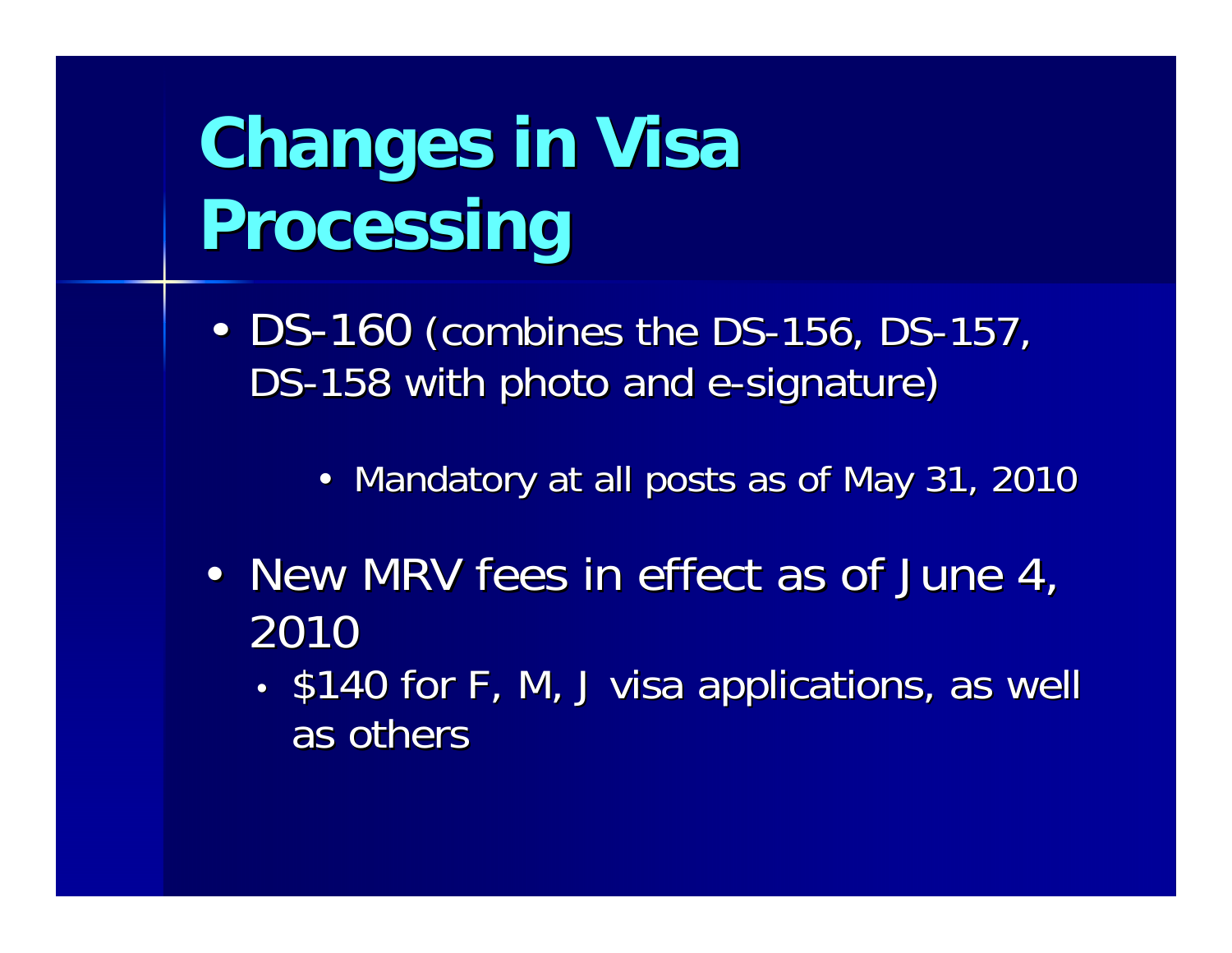## **Student Visa Processing Student Visa Processing**

- •Student visa appointments are given priority.
- •Student visa cases that require additional administrative processing are handled more expeditiously than most other visa categories.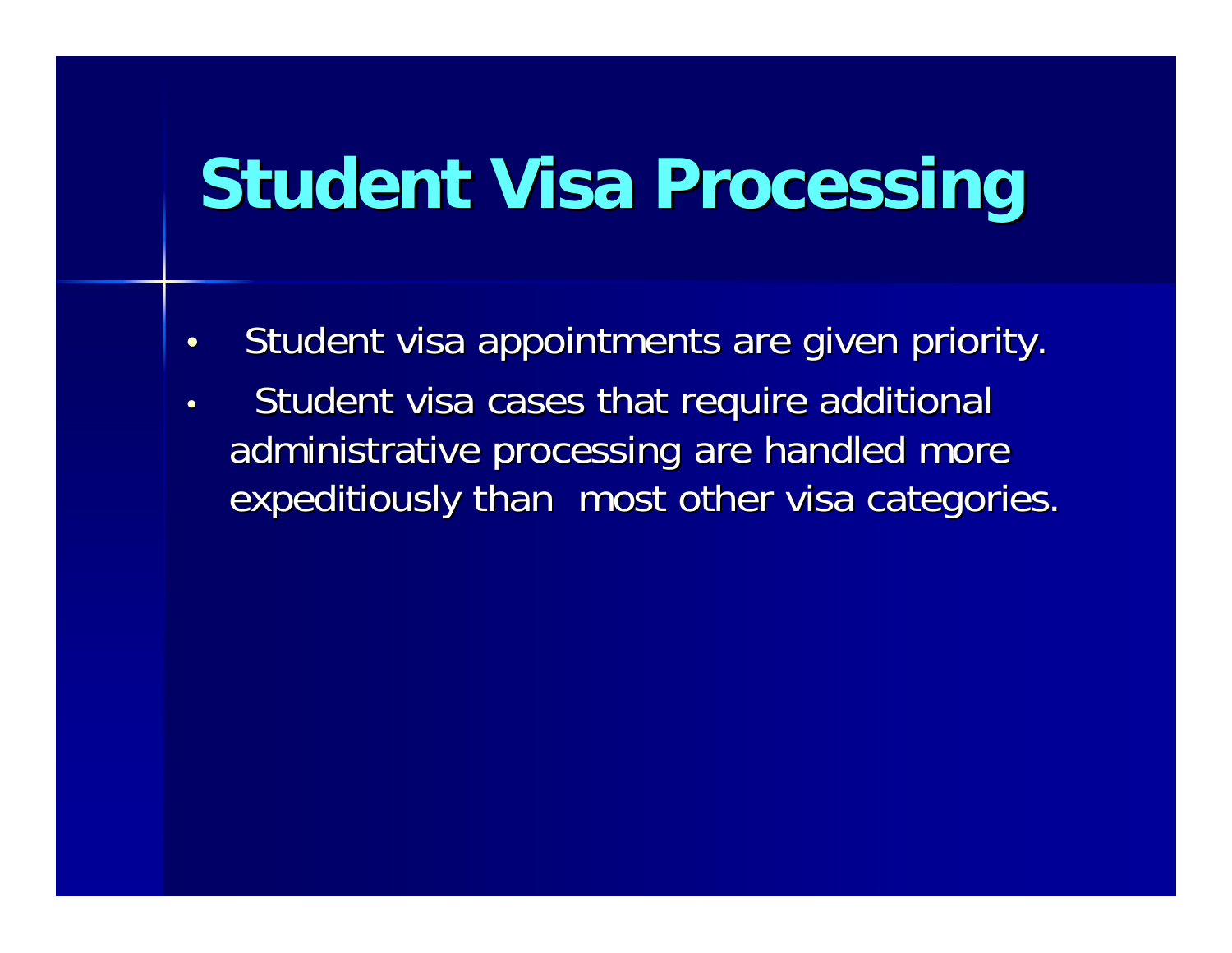#### **Student Visas for Participation Untraditional Academic Programs Untraditional Academic Programs**

- Attendance to a lesser-known college, an English language program, or a community English language program, or a community college is not in itself a reason for refusing a student visa applicant
	- Student must overcome INA 214(b) and establish that he/she has a realistic plan for his/her education and return to their country
- The school a student chose is not nearly as important as why he/she chose it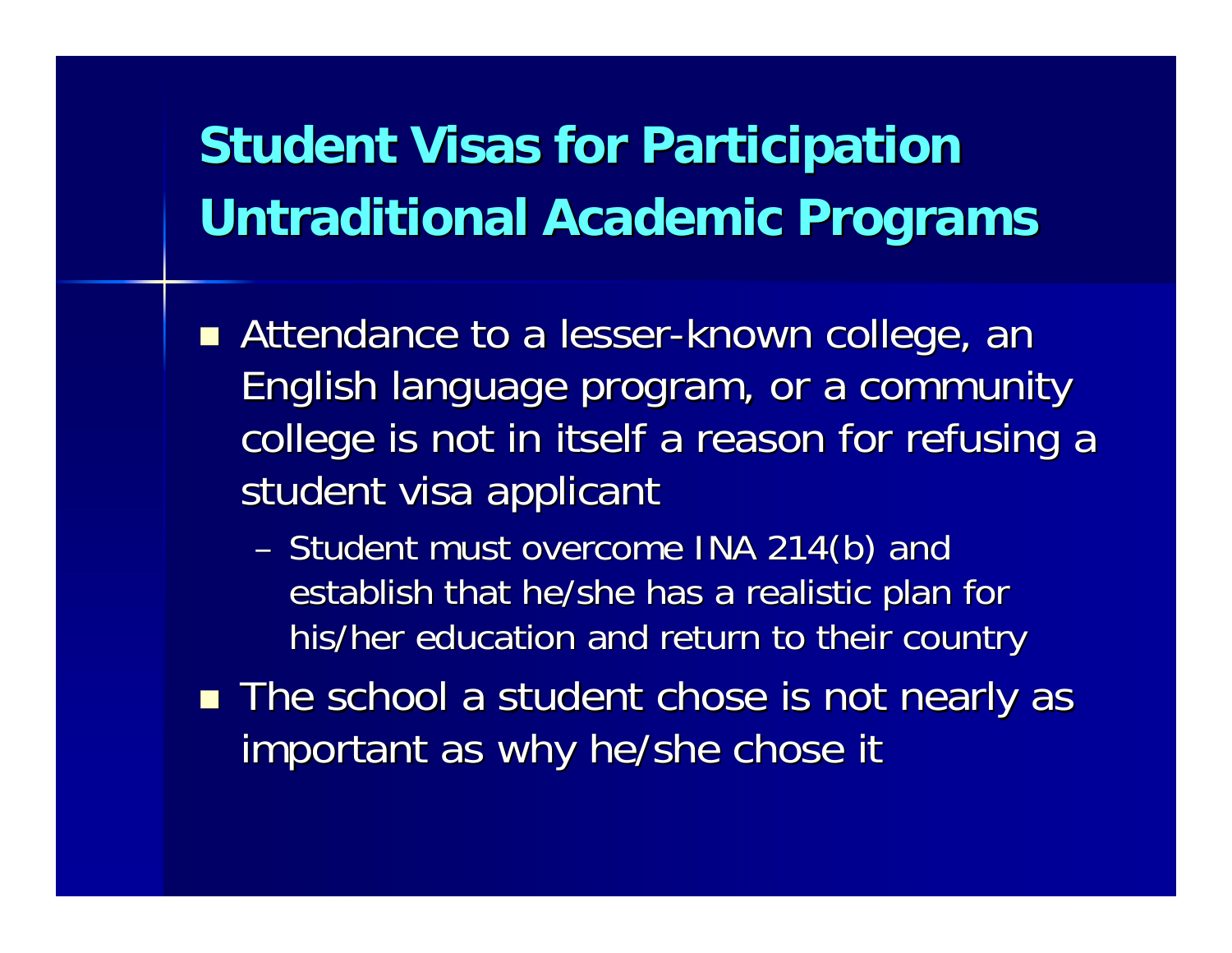## **Student Visa Tips**

- •Applicants should apply as early as possible.
- •Make sure you have all the required documents needed for your visa interview.
- • Check the website of the Embassy or Check the website of the Embassy or Consulate where you are applying for post specific information.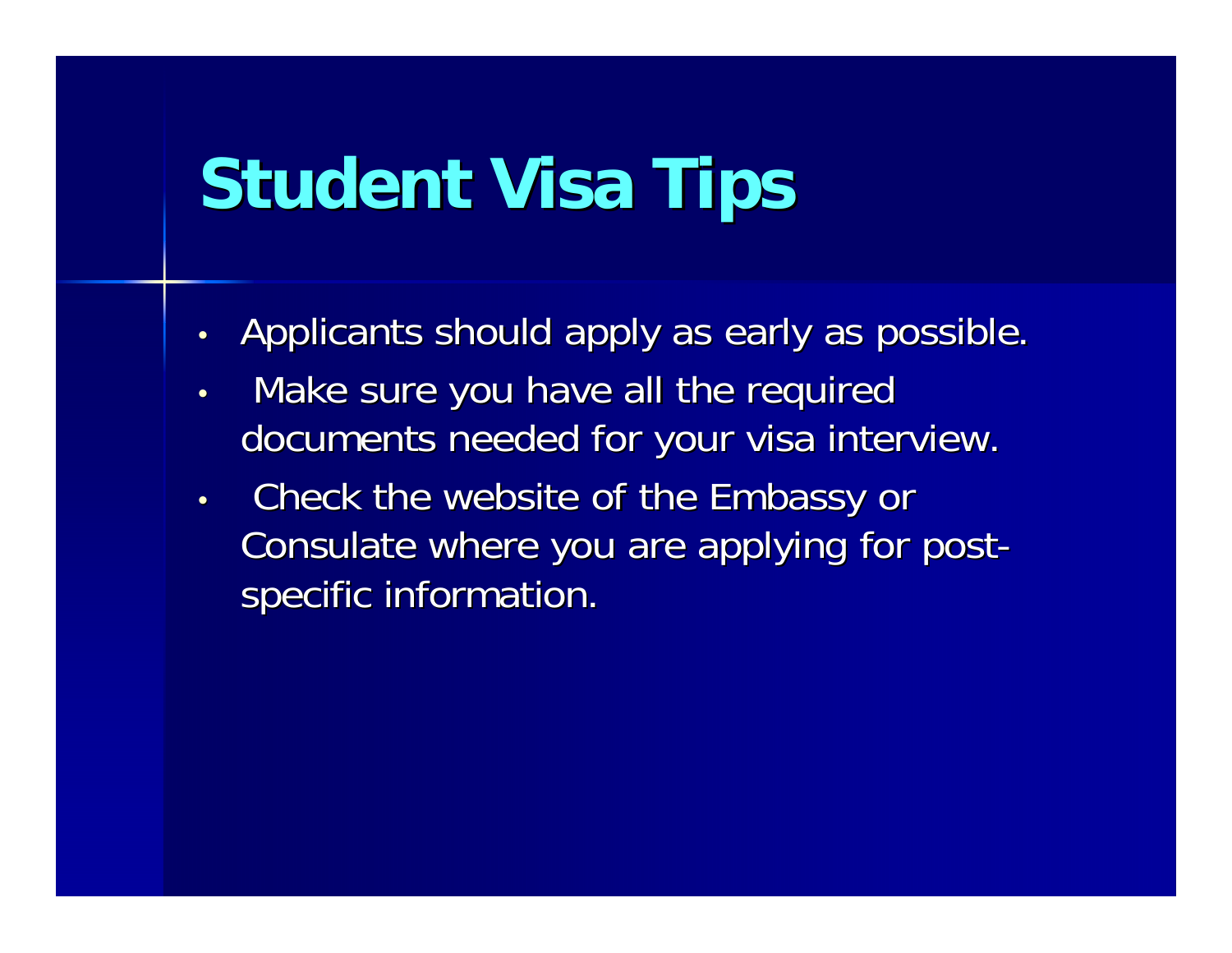## **Summer Work and Travel Program (SWT) Participant Timely Return Timely Return**

- **Program must end before the next school** term begins
- SWT applicants are not required to have a job placement at time of visa applications
	- More difficulty establishing their ability to support themselves during the program
- Additional information about types of employment permitted on SWT can be<br>found on ECA site at [www.exchanges.state.gov/jexchanges/programs/swt.](http://www.exchanges.state.gov/jexchanges/programs/swt.html)<br>[html](http://www.exchanges.state.gov/jexchanges/programs/swt.html)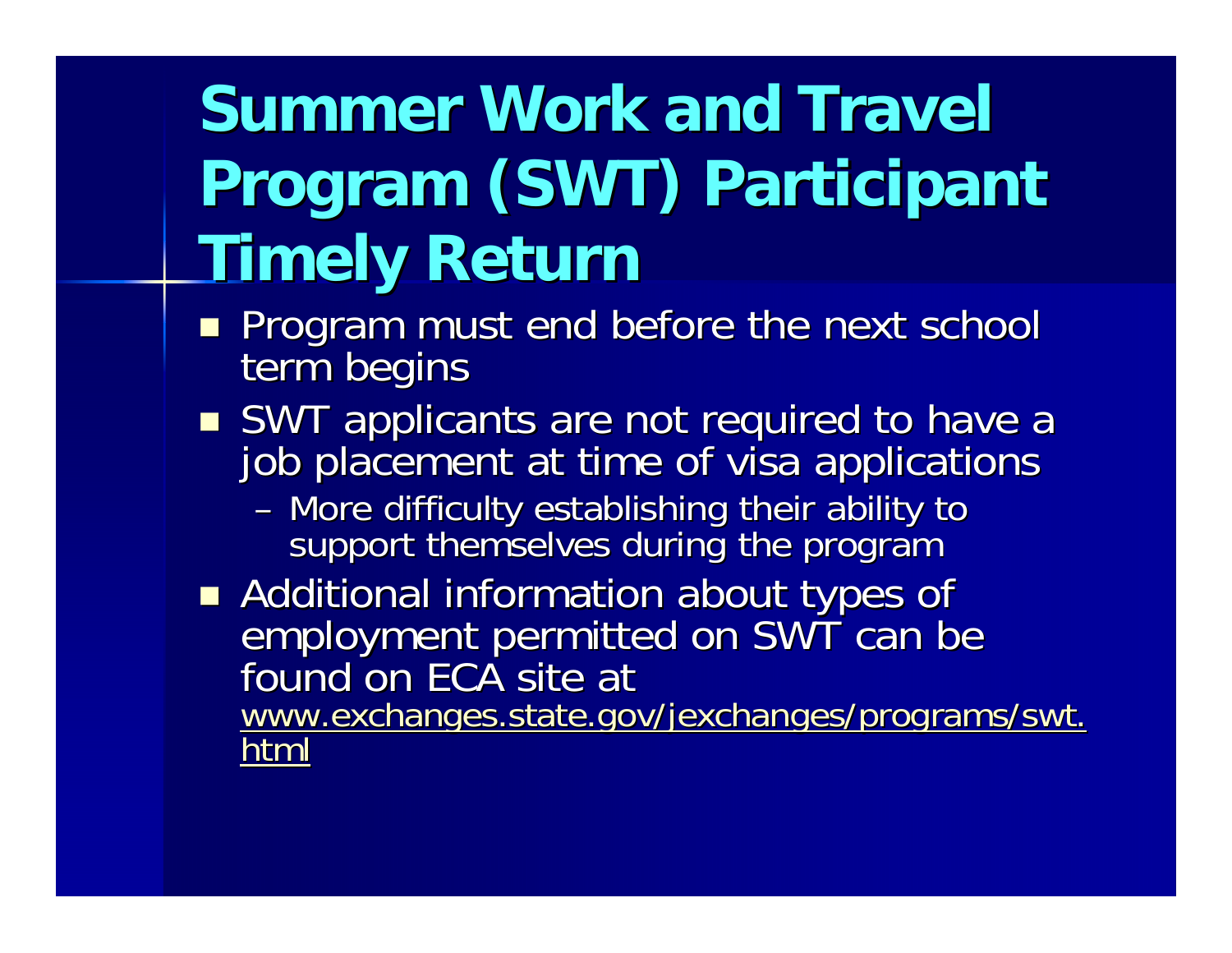## **Study Incidental to Visit vs. Principal Purpose of Admission Admission**

- **Some U.S. institutions offer courses for** foreign students that strain the definition of "study incidental to visit", particularly in<br>case of summer programs
- If a student plans to spend a week or more<br>If a student plans to spend a week or more of full-time study (more than 18 hours per<br>week) for academic credit or completion of<br>an academic program of study in the U.S., F-1 or M-1 visa is appropriate
	- Annotate these visas, "STUDY INCIDNETAL TO  $\,$ VISIT – Form I-20 NOT REQUIRED'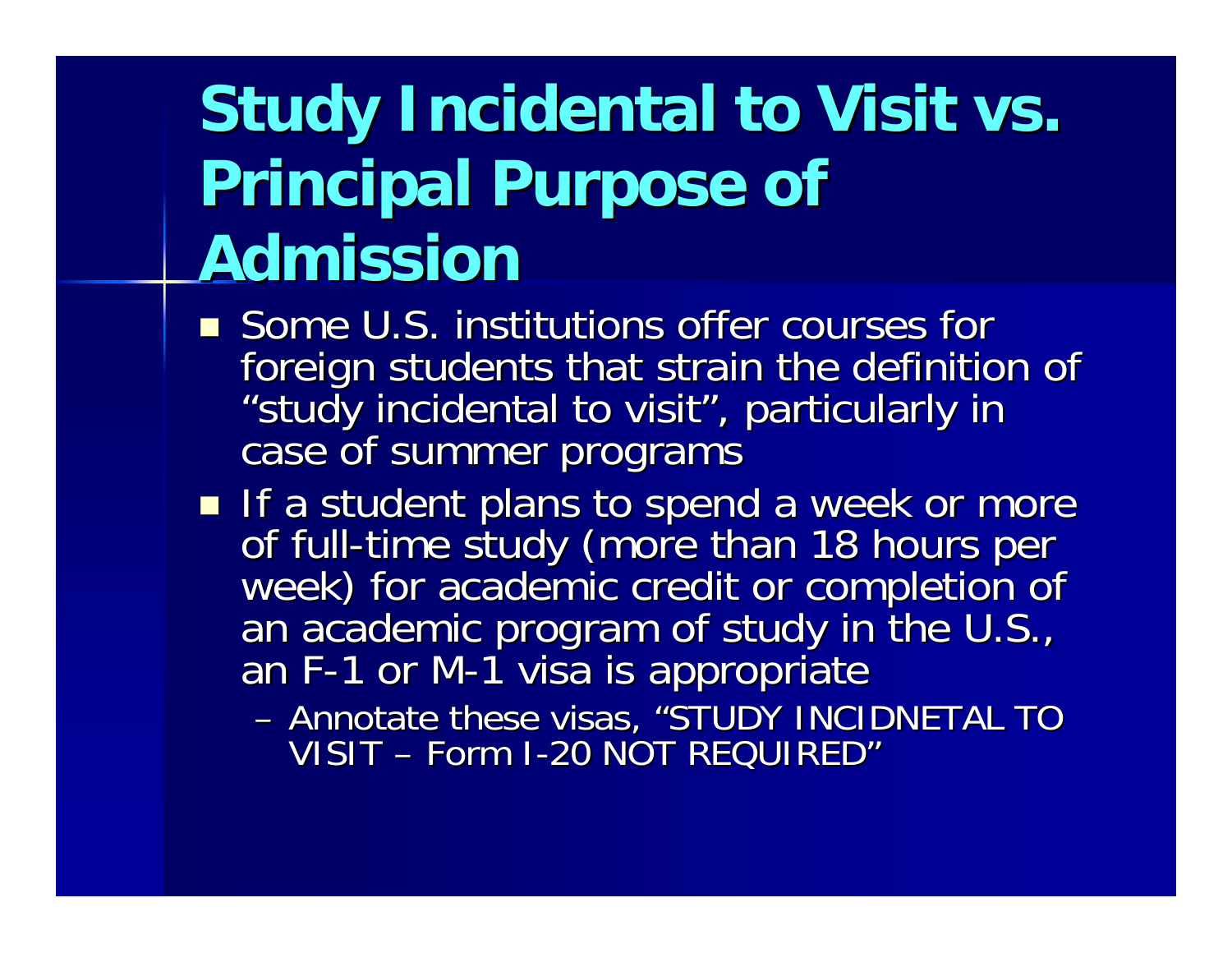### **Services We Provide Services We Provide**

Senator Lugar's Office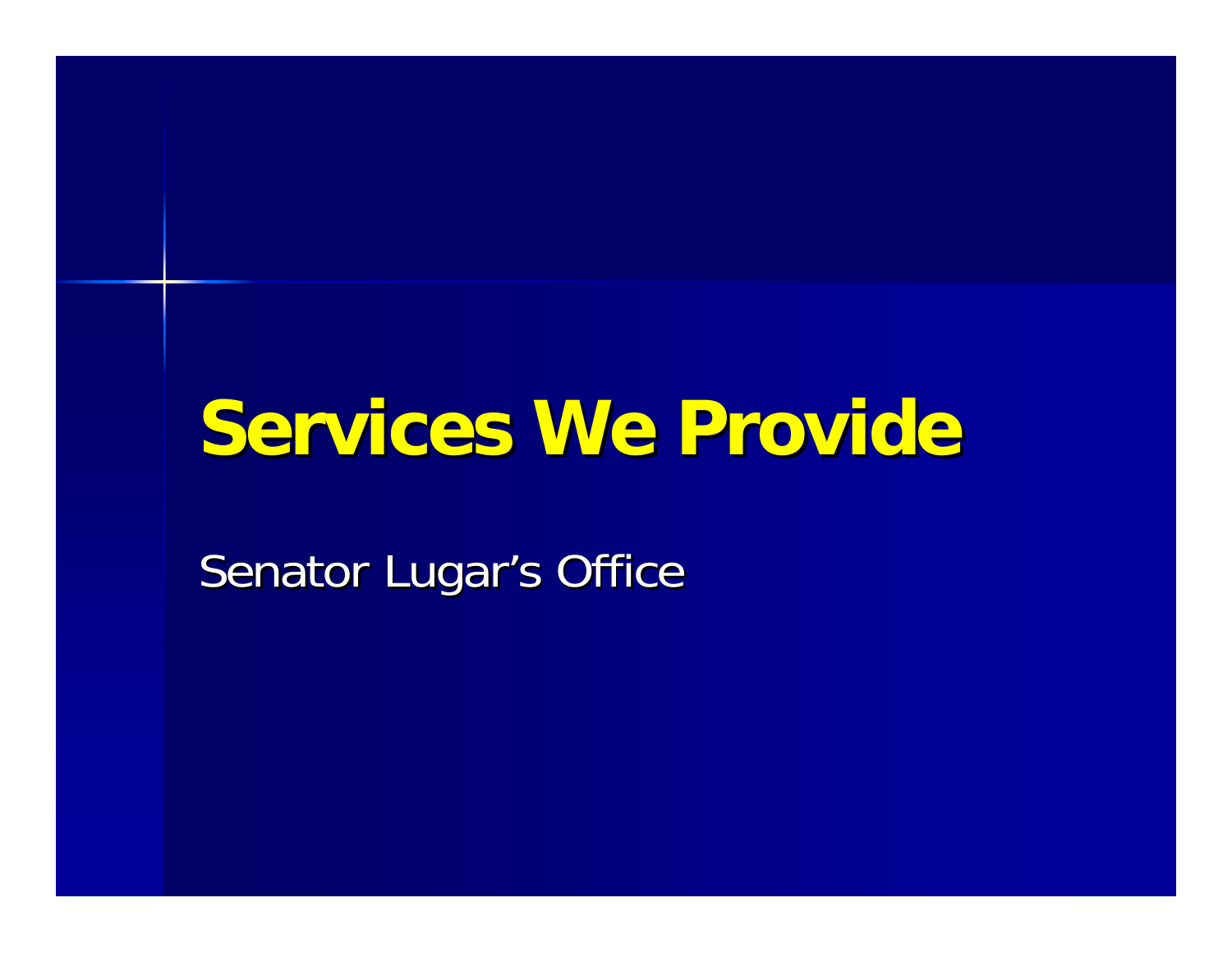## Assistance with the Federal Government

**Serving Hoosiers is important to Article** Senator Lugar and his Indianapolis office has a staff of Constituent Services Specialists who possess unique expertise regarding government agencies and programs.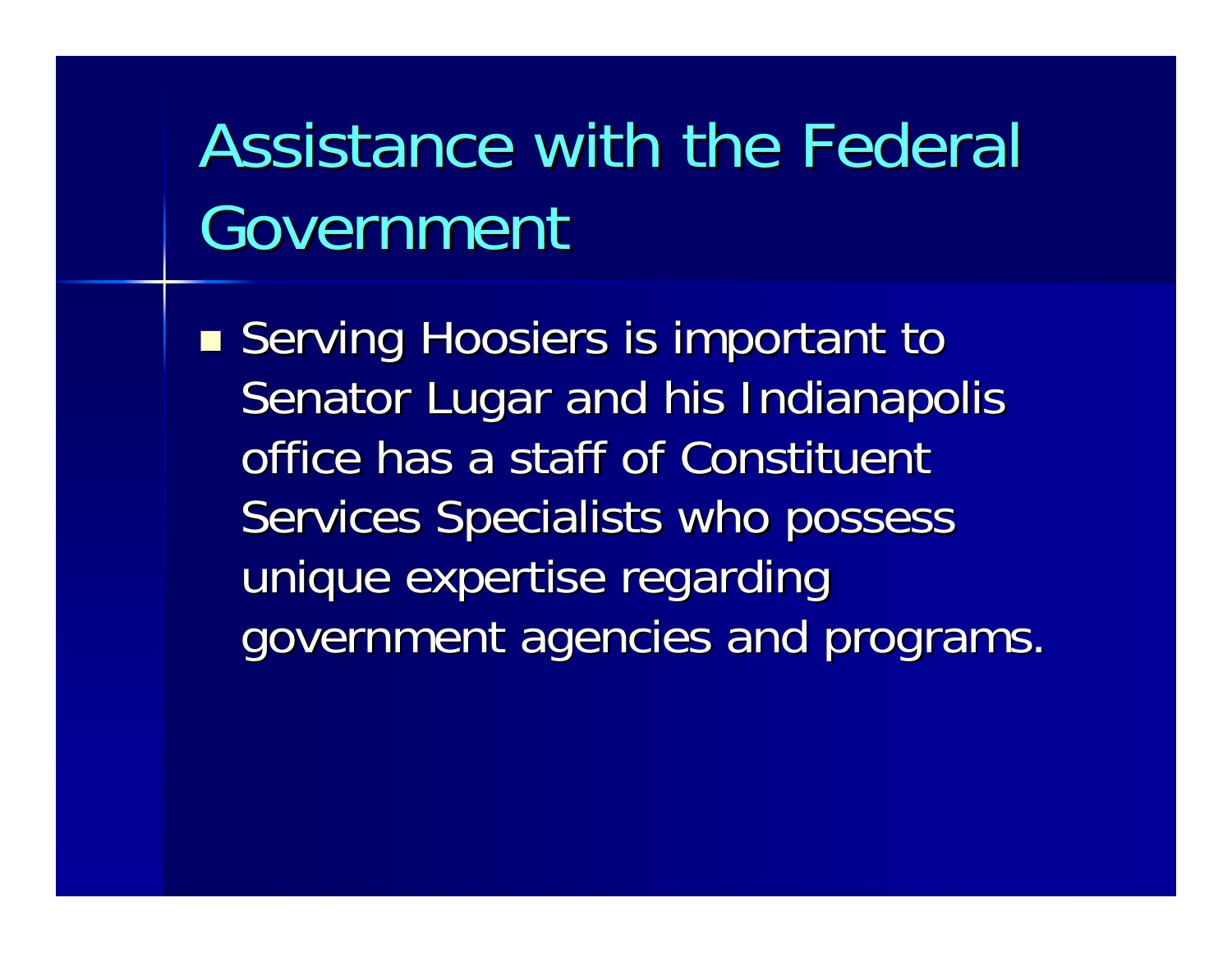## **Ready to assist Ready to assist**

■ We stand ready to help you:

- Facilitate communication with federal, state and local agencies
- Identify appropriate resources for assistance
- Ensure due process of claims with federal agencies agencies
- Clarify federal regulations and procedures
- Obtain general informatior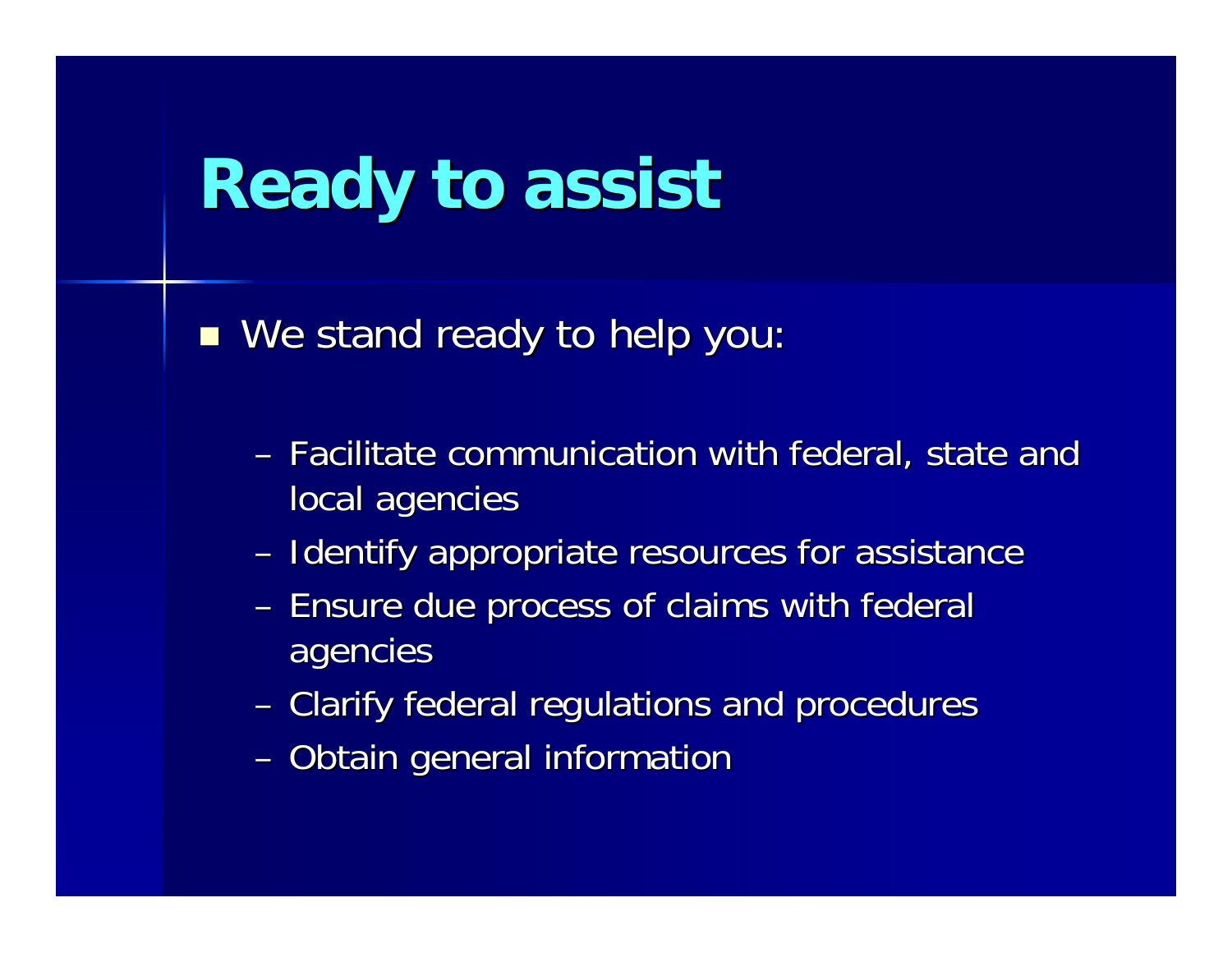### **Indiana Offices**

Senator Lugar maintains offices throughout the state to serve Hoosiers. Please contact your local office any time for assistance.  $\blacksquare$  Evansville -- (812) 465-6313 **Example Transformal Property** -- (260) 422-1505  $\blacksquare$  Indianapolis -- (317) 226-5555  $\blacksquare$  Valparaiso -- (219) 548-8035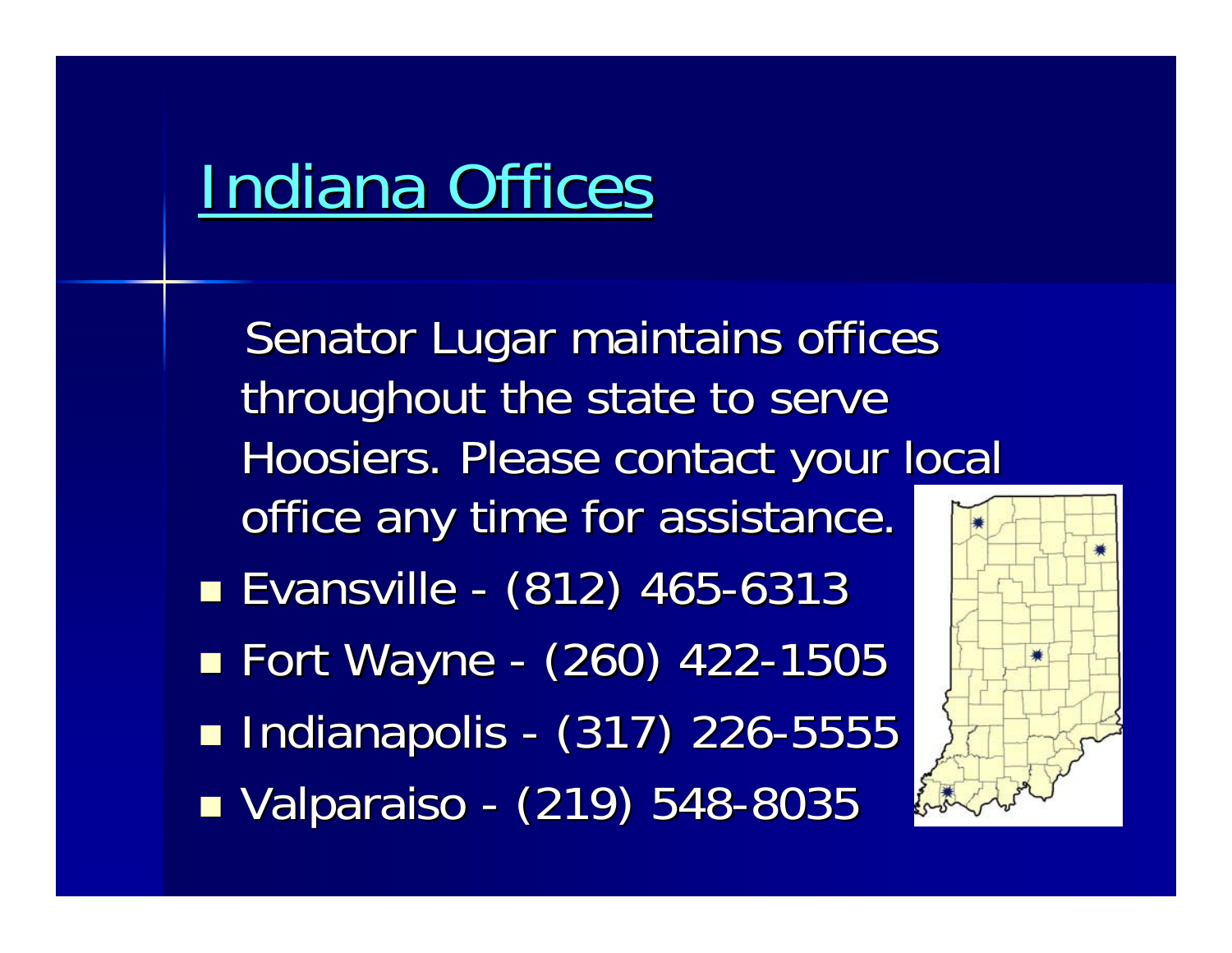# **What Issues that we help with:**

Social Security

- **Retirement benefits**
- $\blacksquare$  Disability applications
- $\blacksquare$ Medicare

Federal Jobs

- **NORERS compensation**
- $\blacksquare$  Health care and life insurance benefits
- **Retirement benefits**
- **Job referral services** Justice
- $\mathcal{A}$ Civil rights
- $\blacksquare$ Federal prisons
- $\blacksquare$ Immigration & naturalization

Other Issues

- $\mathcal{A}$ **Postal service**
- **Patents and trademarks**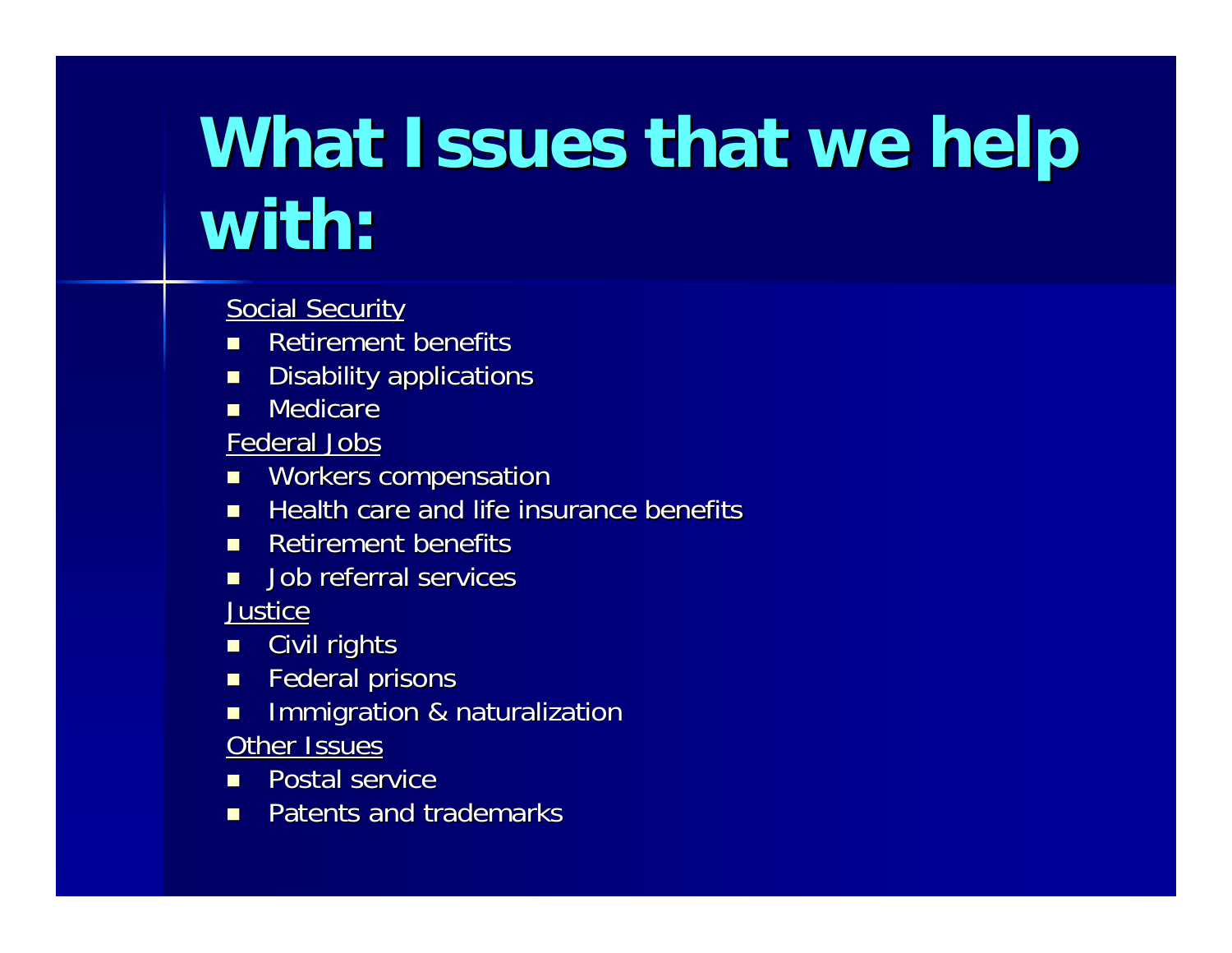#### **What Issues that we help with:**

#### Agriculture

- $\blacksquare$ **Transition payments**
- $\blacksquare$ **Marketing loans**
- $\blacksquare$  Crop insurance
- **DECOMANG OWNERSHIP/operating loans Housing**
- $\blacksquare$  Subsidized housing
- $\blacksquare$ **Guaranteed loans**

#### <u>Educatior</u>

- $\blacksquare$ Student loans, grants & scholarships
- $\blacksquare$  Vocational rehabilitation
- П Job training programs
- Public Assistance
- $\blacksquare$ Temporary Assistance to Needy Families Medicaid
- П Food Stamps
- $\blacksquare$ Energy and weatherization assistance Energy and weatherization assistance
- $\blacksquare$ Women, Infants and Children Program
- П Child support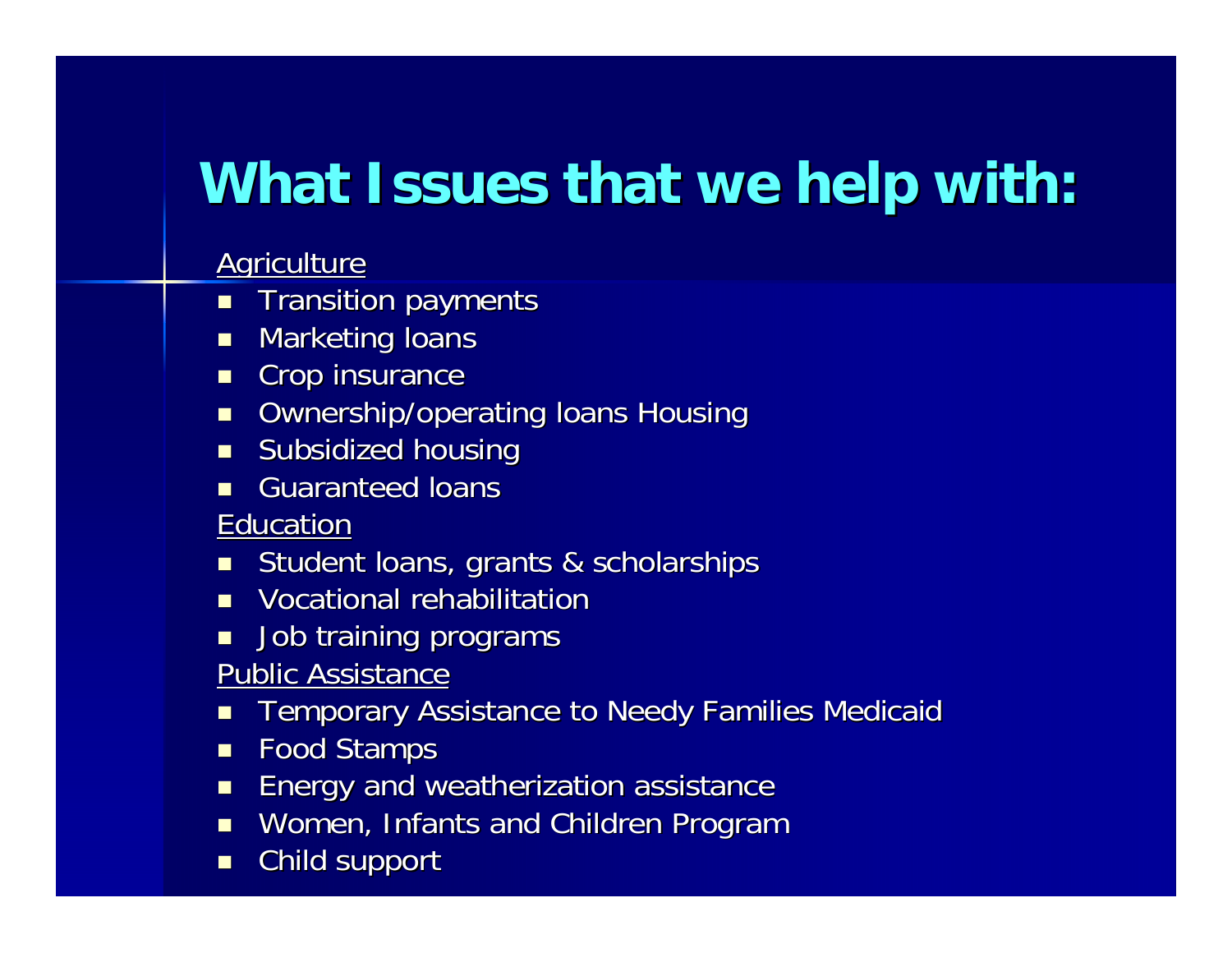#### **What Issues that we help with:**

**Military and Veterans Issues** 

- $\mathcal{A}$ Enlistments & discharges Enlistments & discharges
- $\blacksquare$ VA benefits
- $\blacksquare$ Awards and medals
- **State Department**
- $\mathcal{L}$ Tourist visas
- **P**assports
- **Travel advisories**
- $\blacksquare$ Assistance abroad

**Treasury** 

- $\blacksquare$  Customs
- **CONTRACTOR** IRS issues and taxes
- $\blacksquare$ **Banking**
- $\blacksquare$ **Bonds**

Labor

- $\blacksquare$ Pensions and benefits
- **Labor relations**
- $\blacksquare$ Unemployment insurance
- П Workers compensation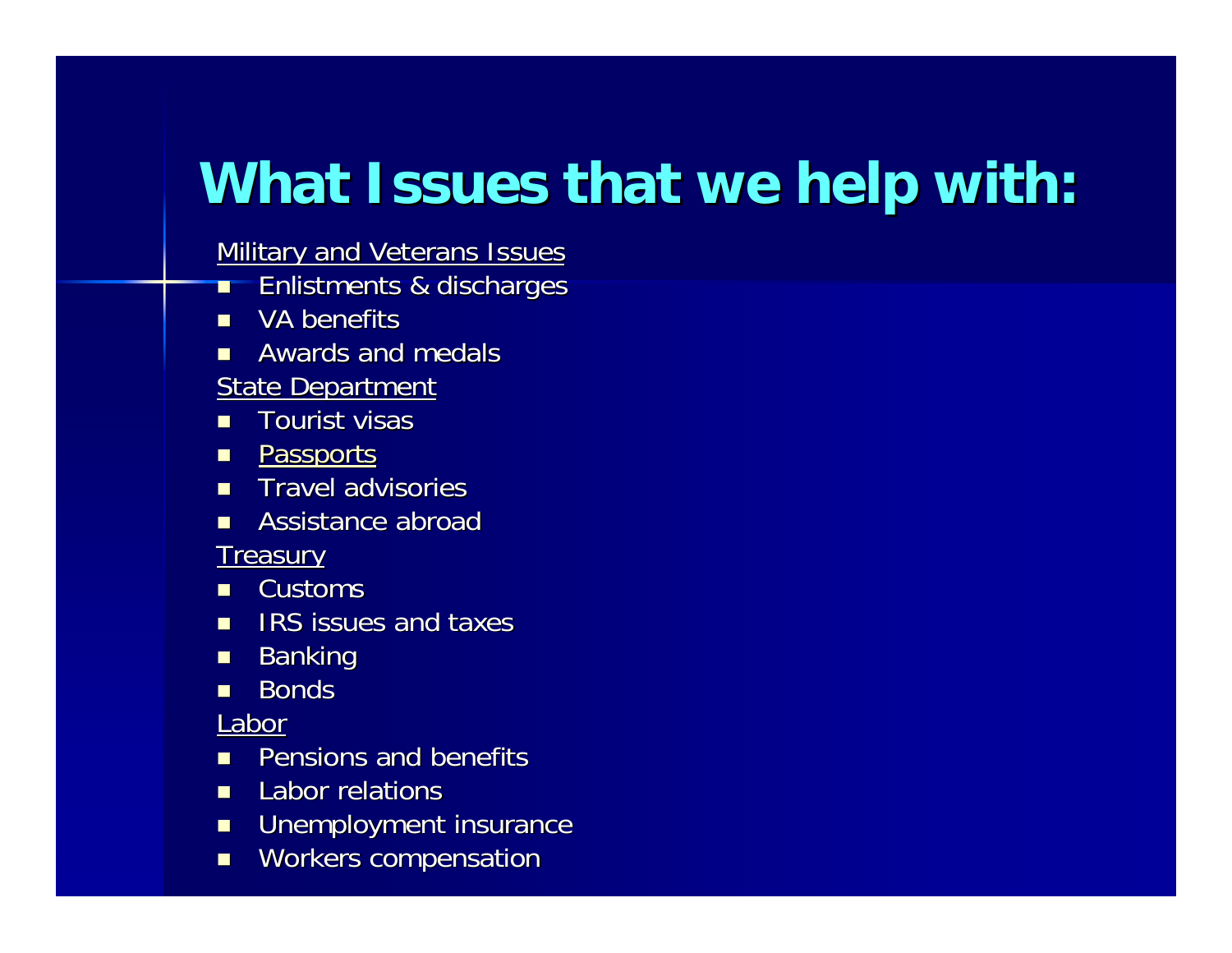# **Opportunities for Students Students**

Senator Lugar's Office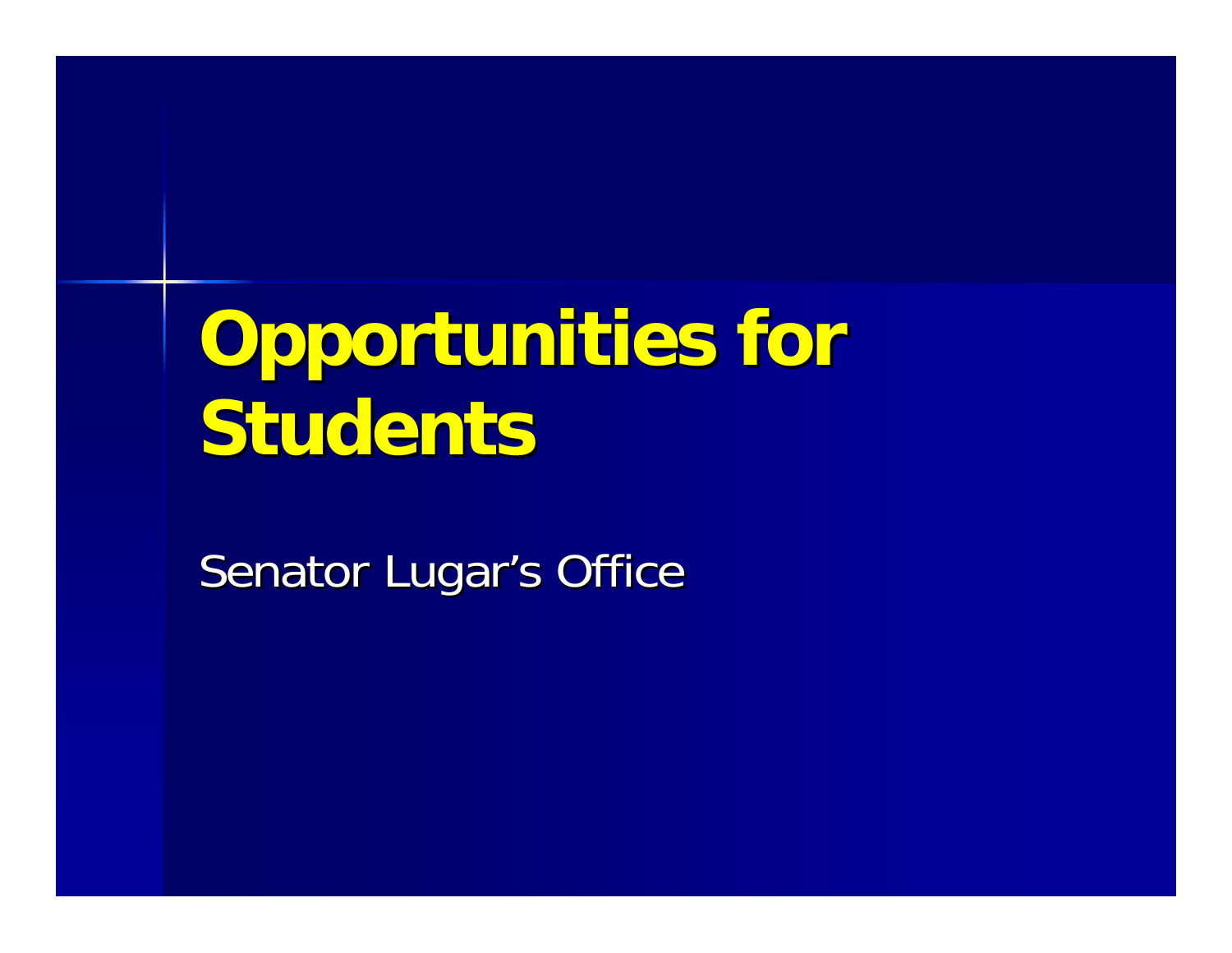# **Richard G. Lugar's Fund for Hoosier Excellence for Hoosier Excellence**

- $\blacksquare$ Amount: \$4,000-\$20,000
	- Two \$20,000 Scholarships (one for a male and one for a female)
	- Eight \$4,000 Scholarships
- Awarded to African American, Hispanic, or Native American Awarded to African American, Hispanic, or Native American Student**Student** 
	- Combined SAT Score of 1000
	- Minimum 3.0 GPA
	- U.S. Citizer
	- Must be attending an Indiana College or University
- $\blacksquare$  Contact
	- Fund for Hoosier Excellence P.O. Box 97 Indianapolis, IN 46206  $(317)633 - 4015$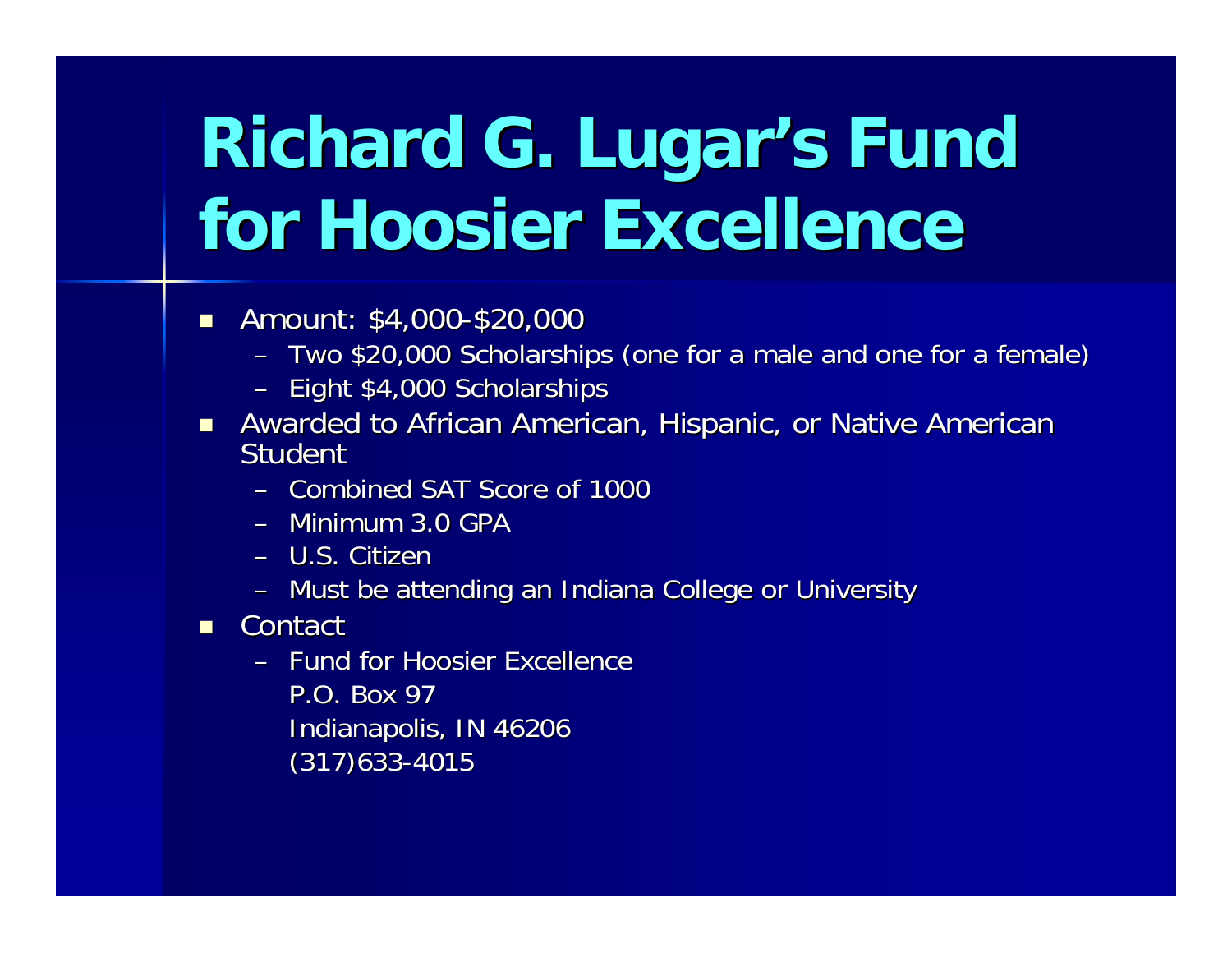# **Senator Lugar's Scholarship Handbook**

- Provides a compilation of informational resources available to all students interested in obtaining<br>scholarships in Indiana's colleges and universities
- Outline of Scholarship Information Provided
	- General Scholarships
		- **Public Institutions**
		- $\blacksquare$  Independent Institutions
	- Minority Scholarships
		- $\blacksquare$  Public Institutions
		- $\blacksquare$  Independent Institutions
	- Other Scholarships for Indiana Residents
	- Proprietary Schools in Indiana
	- State of Indiana Grant, Scholarship, and Work Study<br>Programs
	- Additional Scholarship Websites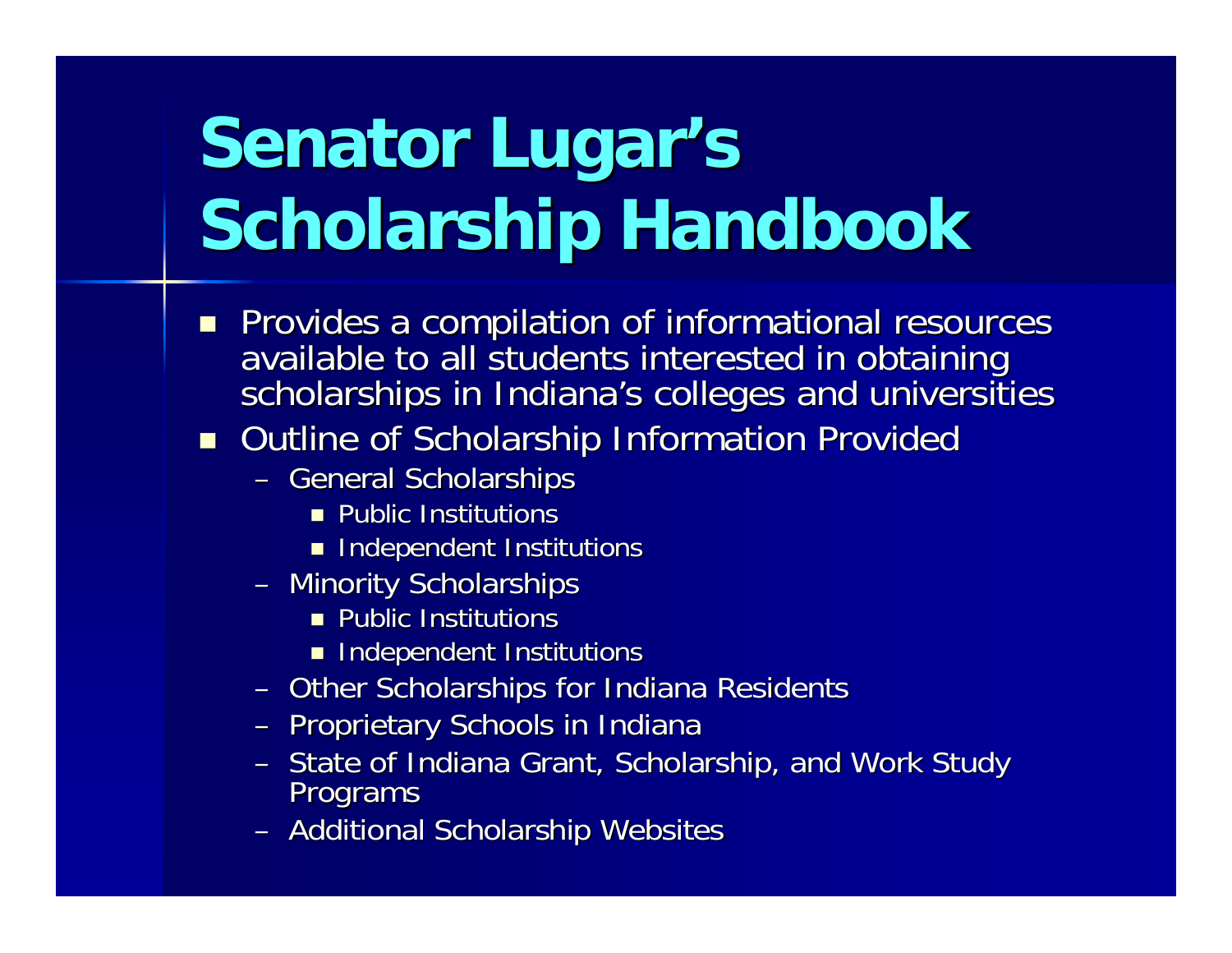# **Internship Opportunities Internship Opportunities in Richard Lugar's Offices**

- ■ 4 Regional Offices
	- –– Indianapolis
	- Fort Wayne
	- –– Valparaiso
	- Evansville
- ■ Washington D.C.
- **Senate Foreign Relations Committee** Internship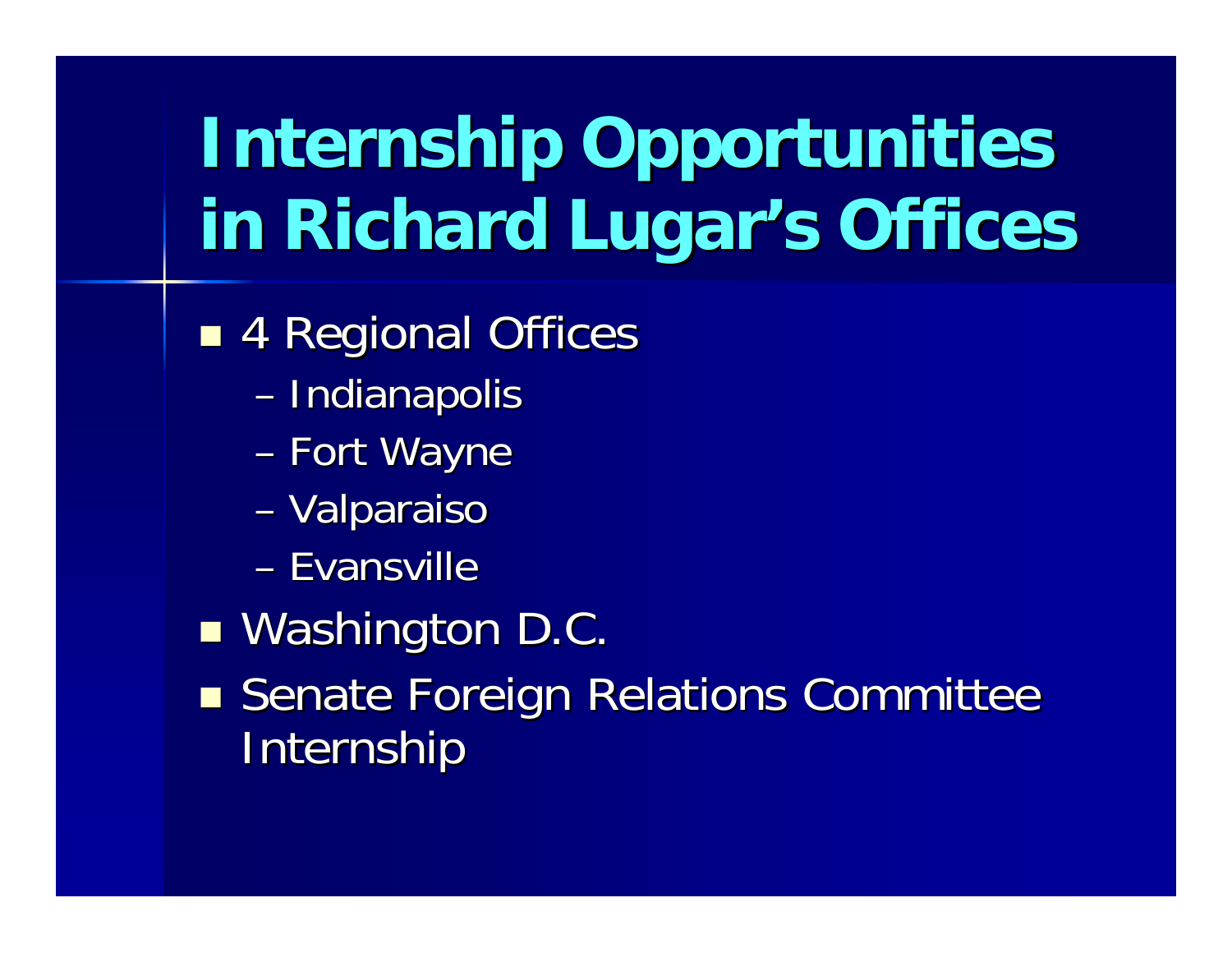## **Internship Application Process Process**

- **Fall and Spring Internships are not paid**
- $\blacksquare$ Fall deadline: July 1
- $\blacksquare$ Spring deadline: November 15
- **S**ummer deadline: March 1
- **Materials Needec** Materials Needec
	- Completed applicatior
	- 3 letters of recommendation 3 letters of recommendation
	- College transcript
	- Recent photograph
- For additional questions and/or to download the application please visit <http://lugar.senate.gov/services/intern/#fw>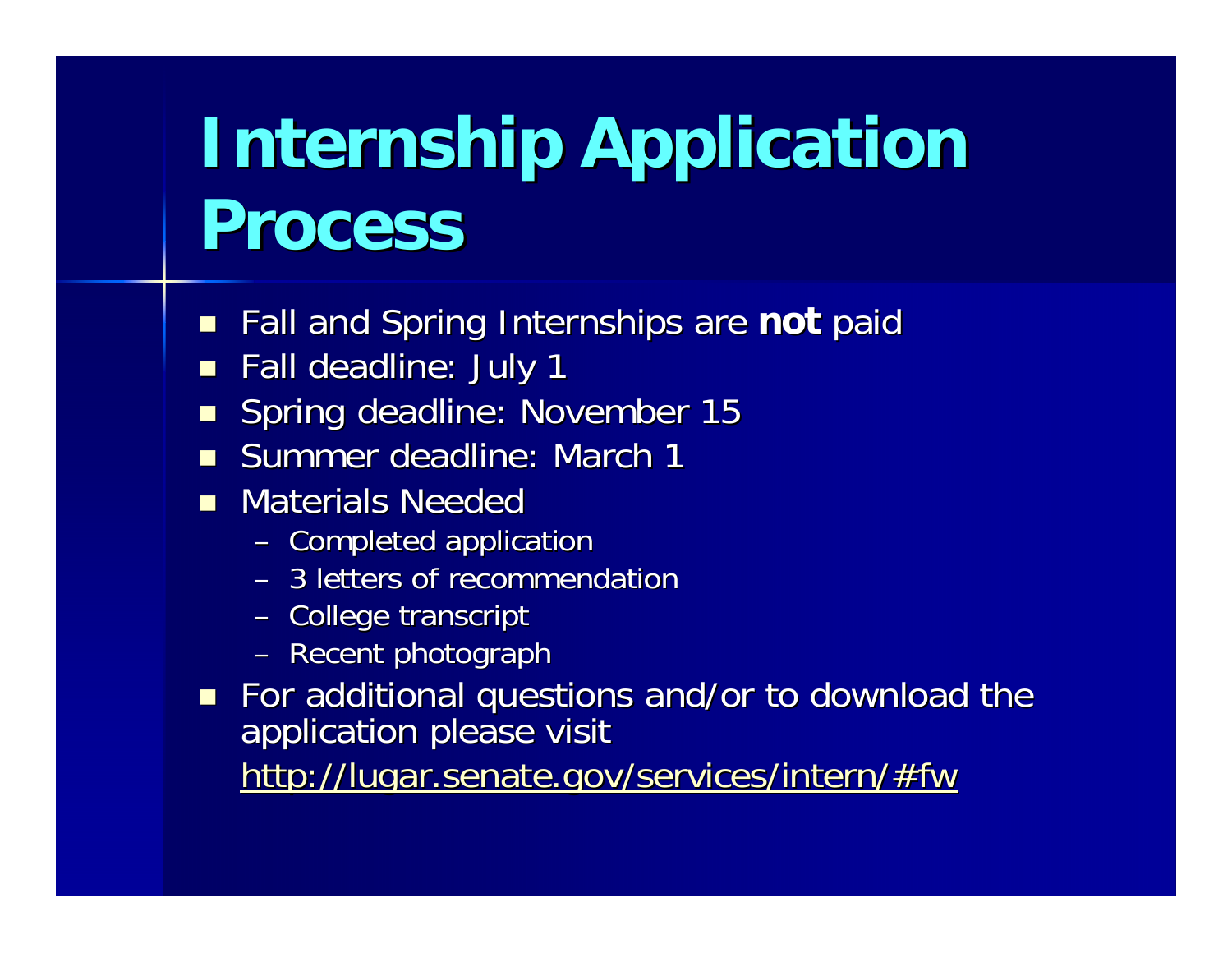#### Washington D.C. and Senate Foreign **Relations Committee Internship Relations Committee Internship**

- $\blacksquare$ Regional Offices internship:<br>Turn in applications to Intern Coordinator 1180 Market Tower 10 West Market Street Indianapolis, IN 46204  $(317)226 - 5555$  (phone)  $(317)226 - 5508$  (fax)
- $\blacksquare$ Fort Wayne Office Wayne Stanley 6384-A West Jefferson Blvd. Fort Wayne, IN 46804 (260)422-1505 (phone)  $(260)424-1342$  (fax)
- O۴ D.C. Internship: Turn in applications to Jon Rosenbaum, Intern Coordinator (202) 224-4814 (phone)  $(202)228-0369$  (fax) [jon\\_rosenbaum@lugar.senate.gov](mailto:jon_rosenbaum@lugar.senate.gov)
- $\blacksquare$ Senate Foreign Relations<br>Committee Internship: Turn in<br>applications to Katie Lee, Intern Coordinator (202)224-6797 (phone)  $(202)224 - 0836$  (fax) [Katie\\_lee@foreign.senate.gov](mailto:Katie_lee@foreign.senate.gov)